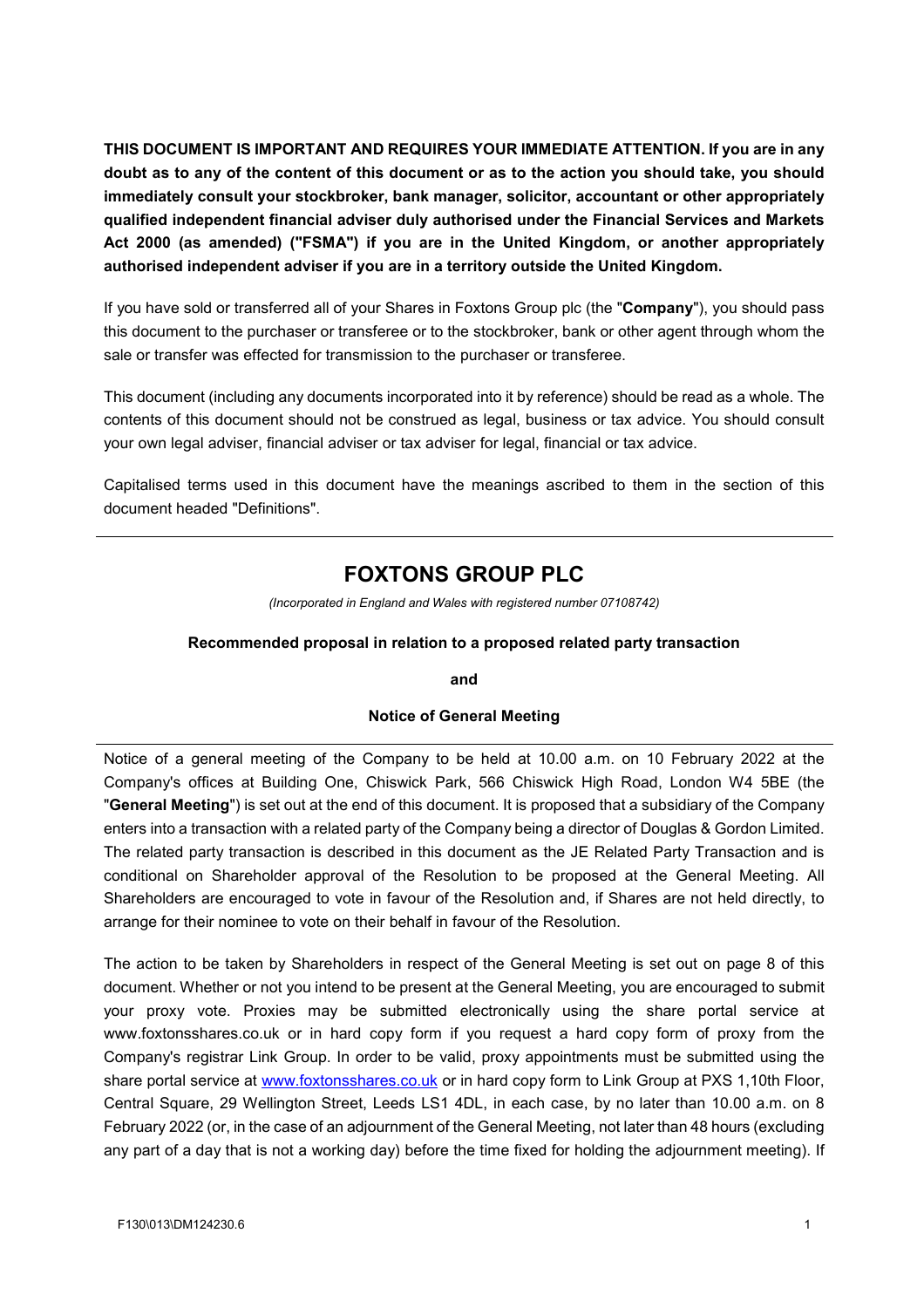you hold your Shares in CREST, you may vote using the CREST Proxy Voting Service as set out further below.

Further instructions on how to appoint a proxy are set out in the notes to the Notice of General Meeting.

The return of a proxy appointment will not preclude you from attending and voting in person at the General Meeting, or any adjournment thereof, if you wish to do so.

Numis Securities Limited ("**Numis**"), which is authorised and regulated by the FCA in the United Kingdom, is acting exclusively for the Company and no one else in connection with the JE Related Party Transaction. In connection with such matter, Numis, its affiliates and their respective directors, officers, employees and agents will not regard any other person as their client, nor will they be responsible to anyone other than the Company for providing the protections afforded to Numis' clients or for providing advice in relation to the JE Related Party Transaction, the contents of this document or any transaction, arrangement or other matter referred to herein.

Numis and its affiliates, directors, officers, employees and agents accept no responsibility, duty, or liability whatsoever for, and do not make any representation or warranty, express or implied, as to the contents of this document including its accuracy, completeness or verification or for any other statement made or purported to be made in connection with the Company or the JE Related Party Transaction, and nothing in this document is or shall be relied upon as a promise or representation in this respect, whether as to the past or the future. Numis accordingly disclaims to the fullest extent permitted by law all and any responsibility or liability whether arising in tort, contract, statute, or otherwise which it might otherwise have in respect of this document or any such statement.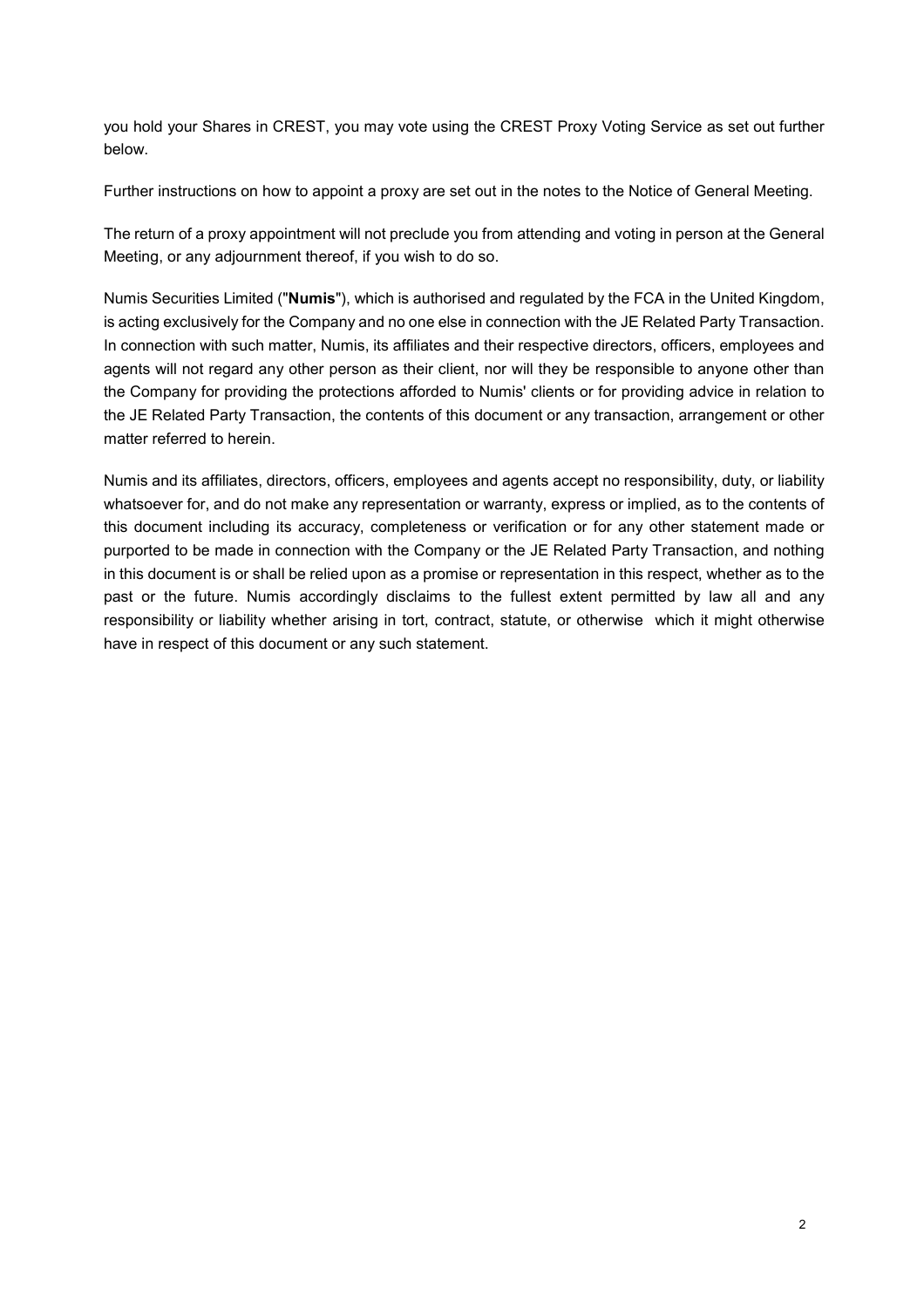# **CONTENTS**

| Part 2 SUMMARY OF THE KEY TERMS AND CONDITIONS OF THE TRANSACTION 10 |  |
|----------------------------------------------------------------------|--|
|                                                                      |  |
|                                                                      |  |
|                                                                      |  |
|                                                                      |  |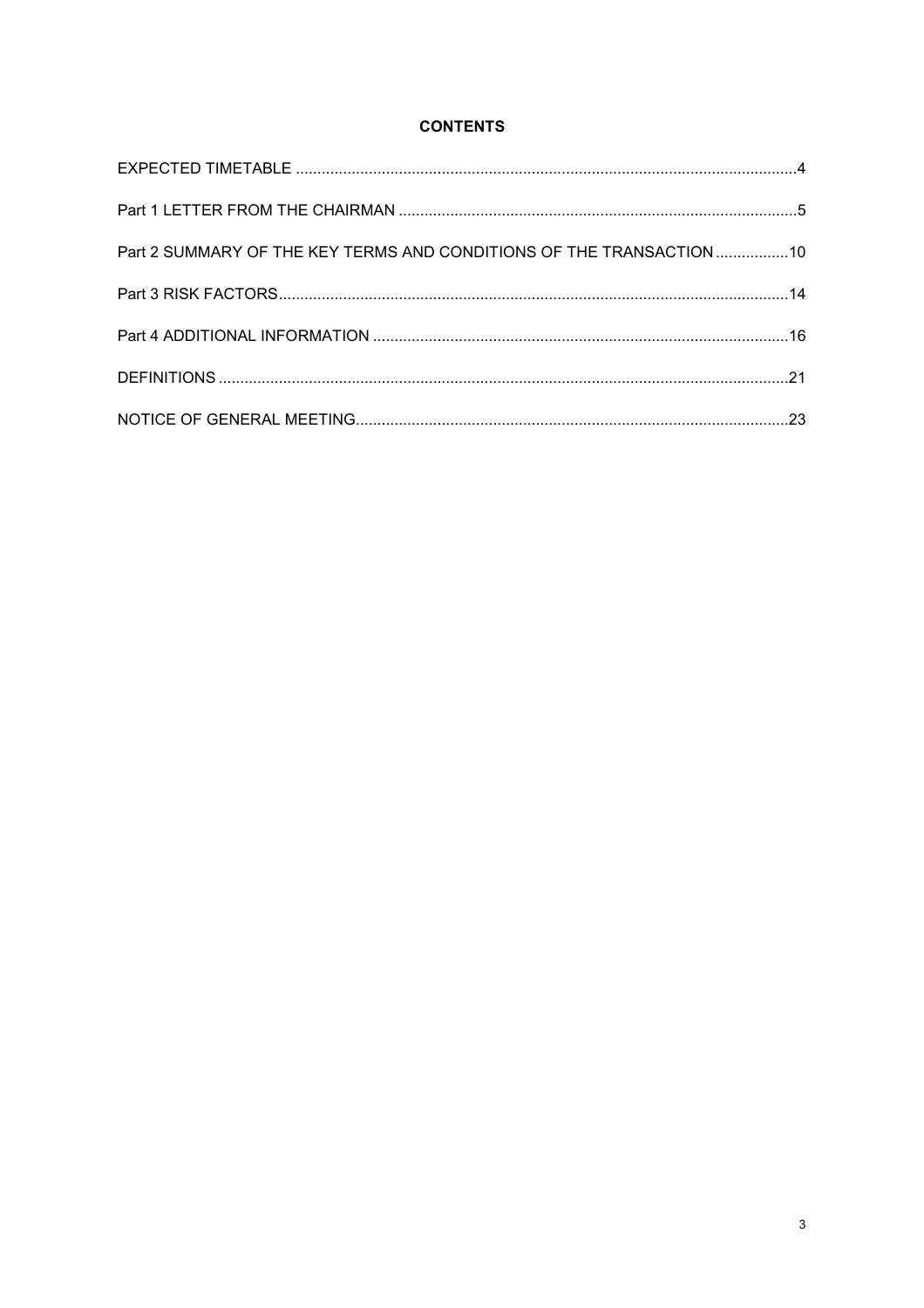## **EXPECTED TIMETABLE**

Publication of this circular 14 January 2022 Latest time and date for receipt of appointments of proxies

General Meeting 10.00 a.m. on 10 February 2022

Completion of the JE Related Party Transaction A date expected to be on or around

The times and dates set out in the timetable above and referred to throughout this document may be adjusted by the Company. Any changes to the expected timetable will be notified by the Company by announcement through a Regulatory Information Service.

All references in this document to times are to London times, unless otherwise stated.

11 February 2022

10.00 a.m. on 8 February 2022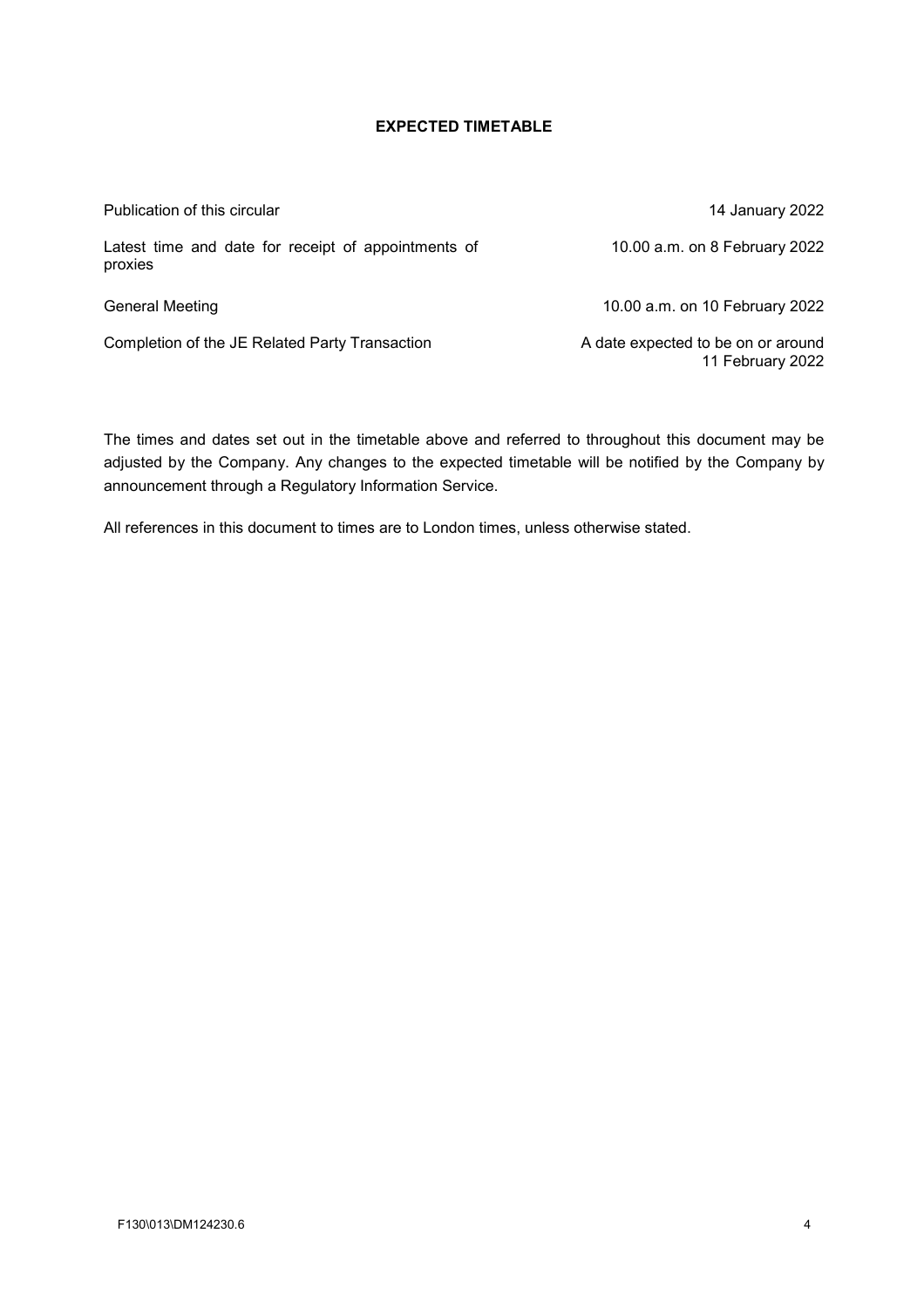## **PART 1**

#### **LETTER FROM THE CHAIRMAN**

# **FOXTONS GROUP PLC**

*(Incorporated in England and Wales with registered number 07108742)* 

*Directors:*  Nigel Rich CBE (Chairman) Nicholas Budden Richard Harris Patrick Franco Sheena Mackay Alan Giles Rosemary Shapland Peter Rollings

*Registered office:*

Building One Chiswick Park 566 Chiswick High Road London W4 5BE

14 January 2022

Dear Shareholder

#### **Recommended proposal in relation to a proposed related party transaction**

#### **Introduction**

On 2 March 2021 the Company announced the acquisition of the entire issued share capital of Douglas & Gordon Estate Agents Limited ("**D&GEA**") and its two wholly owned subsidiary companies Douglas & Gordon Limited ("**D&G")** and Douglas & Gordon (2) Limited ("**D&G2**") by Foxtons Limited ("**Foxtons**") (a wholly owned subsidiary of the Company) (the "**DG Acquisition**"). The consideration paid by Foxtons for the D&G Group was £15.5m with a cash balance left in the business of £3.9m which was in excess of its working capital requirements and known liabilities.

D&G carries on two core businesses being a lettings business letting residential properties on behalf of clients (the "**DG Lettings Business**") and a sales business selling residential properties on behalf of clients (the "**DG Sales Business**"). The Company has a strategy of increasing its exposure to the lettings market through the acquisition of high quality businesses with lettings books and the rationale for the DG Acquisition was the acquisition of D&G's high quality lettings portfolio. The Company did not attribute any value to the loss-making DG Sales Business or its associated branch network, head office and head office infrastructure (together the "**DG Property Infrastructure**").

#### **Background to and reasons for the Transaction**

Over the last few months, the Board of the Company, together with the Company's advisers, has carefully considered how best to build on the profitability generated by D&G in the period since acquisition.

The DG Lettings Business has performed well in 2021 with the lettings portfolio growing by circa 4% to around 3,000 live tenancies and generating £10m of lettings revenue in the 10 months of Foxtons ownership.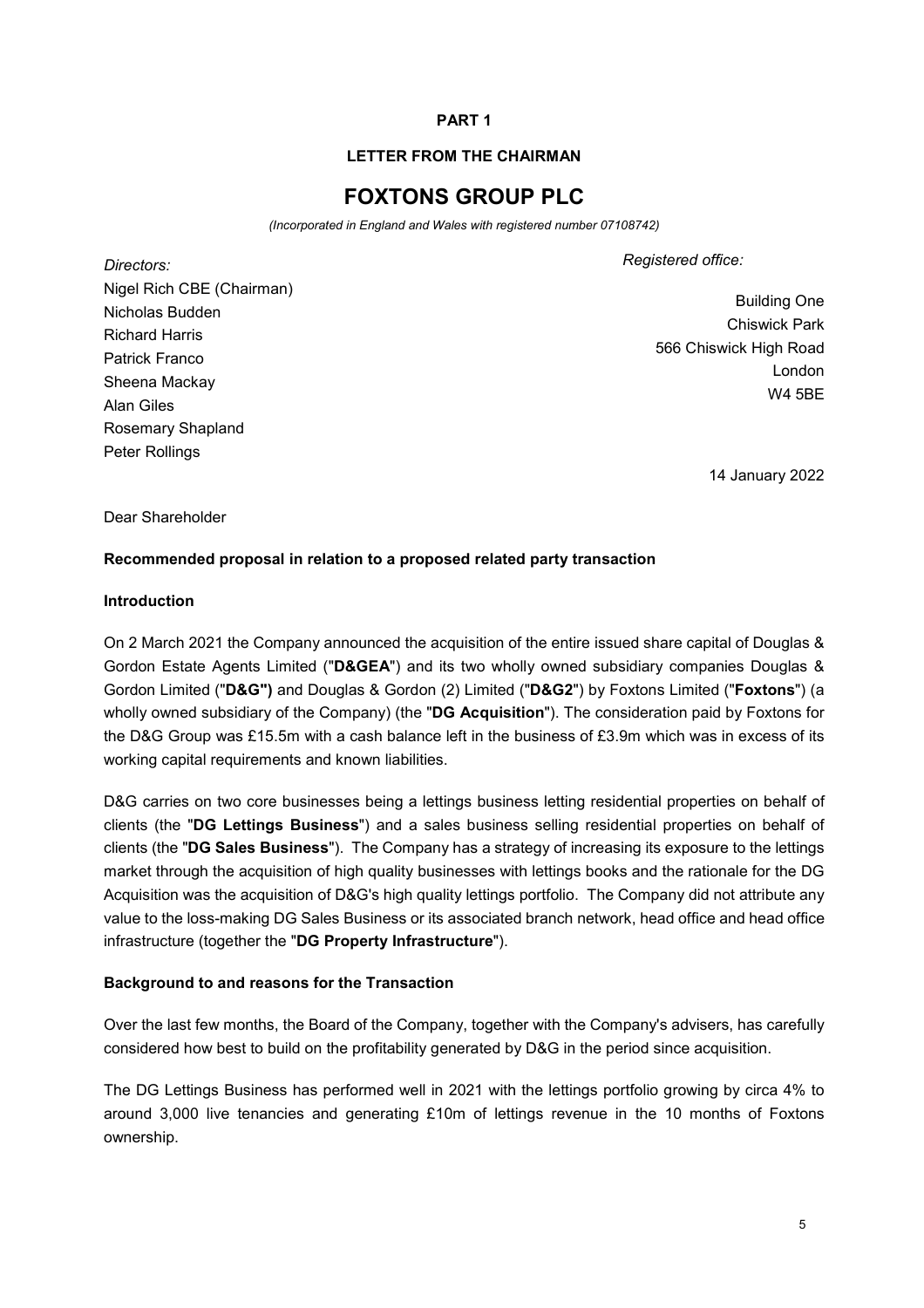The DG Sales Business has also grown well since acquisition, having benefited from improved volumes (principally as a result of improved market conditions and the recent temporary reductions in SDLT rates in response to COVID-19). Despite the increase in volumes, the DG Sales Business has continued to be loss-making, contributing an operating loss of approximately £1.9m to the Foxtons Group in 2021, from £6.8m of sales revenue. The total gross assets of the DG Sales Business at the end of December 2021 were £10.6m, primarily relating to lease right of use assets and cash.

Having considered the prospective long term benefits from the DG Lettings Business and the DG Sales Business, the Board has concluded that the greatest benefit to the Company will be obtained by integrating the DG Lettings Business into the Foxtons infrastructure and disposing of the DG Sales Business, including all of the D&G branches and related property costs.

At the date of disposal of the DG Sales Business, the DG Lettings Business and its associated contracts will have been transferred into the Foxtons infrastructure, leaving D&G with the DG Sales Business. The assets left in D&G will include £3.715m of cash, which is needed in the DG Sales Business to cover its working capital requirements and property lease obligations. The liabilities of the DG Sales Business are primarily the rents for the branches and head office. When arriving at this decision, the Board considered a number of options including continuing to run Douglas & Gordon as a separate brand, closing down the DG Sales Business (and the associated DG Property Infrastructure) and disposing of the DG Sales Business (and the associated DG Property Infrastructure).

The Board considered that in the interests of time and cost as well as ensuring co-operation in the integration of the DG Lettings Business it was the preferred option to dispose of the DG Sales Business and sell it to its current management rather than a third party. Accordingly terms have been agreed with the existing chief executive officer of D&G, James Evans, for the sale to his company, Lochlan Holdings Limited ("**Lochlan**") of the entire issued share capital of D&G. Lochlan is a new company established and wholly owned by James Evans.

The disposal of the DG Sales Business to management is estimated to cost in the region of £4m – most of which is a cash amount that will be left with D&G to cover the working capital requirements of the DG Sales Business and its estimated restructuring costs going forward. The cost of closing down the DG Sales Business was estimated to be significantly more expensive due to the cost of terminating property leases and associated redundancy costs. It would also increase the risks associated with integrating the DG Lettings Business into the Foxtons infrastructure.

It is expected that the DG Lettings Business will generate operating profits of approximately £4m in the Foxtons Group's 2022 financial year, having been integrated into the Foxtons infrastructure. This is in line with the Board's expectation of profitability of the DG Lettings Business at the time of the initial acquisition and is an increase of over £2m on the operating profit contributed by D&G in 2021.

After considering all costs associated with the DG Acquisition and the disposal of the DG Sales Business, the Foxtons Group will have paid approximately 3.9 times D&G's expected 2022 operating profit for the D&G lettings business, which management believes is an attractive valuation. The total return on invested capital is expected to be in excess of 20% in 2022.

The disposal of the DG Sales Business will result in an impairment loss of approximately £3m, which will be recognised by the Foxtons Group as an adjusted item in the financial statements for 2021.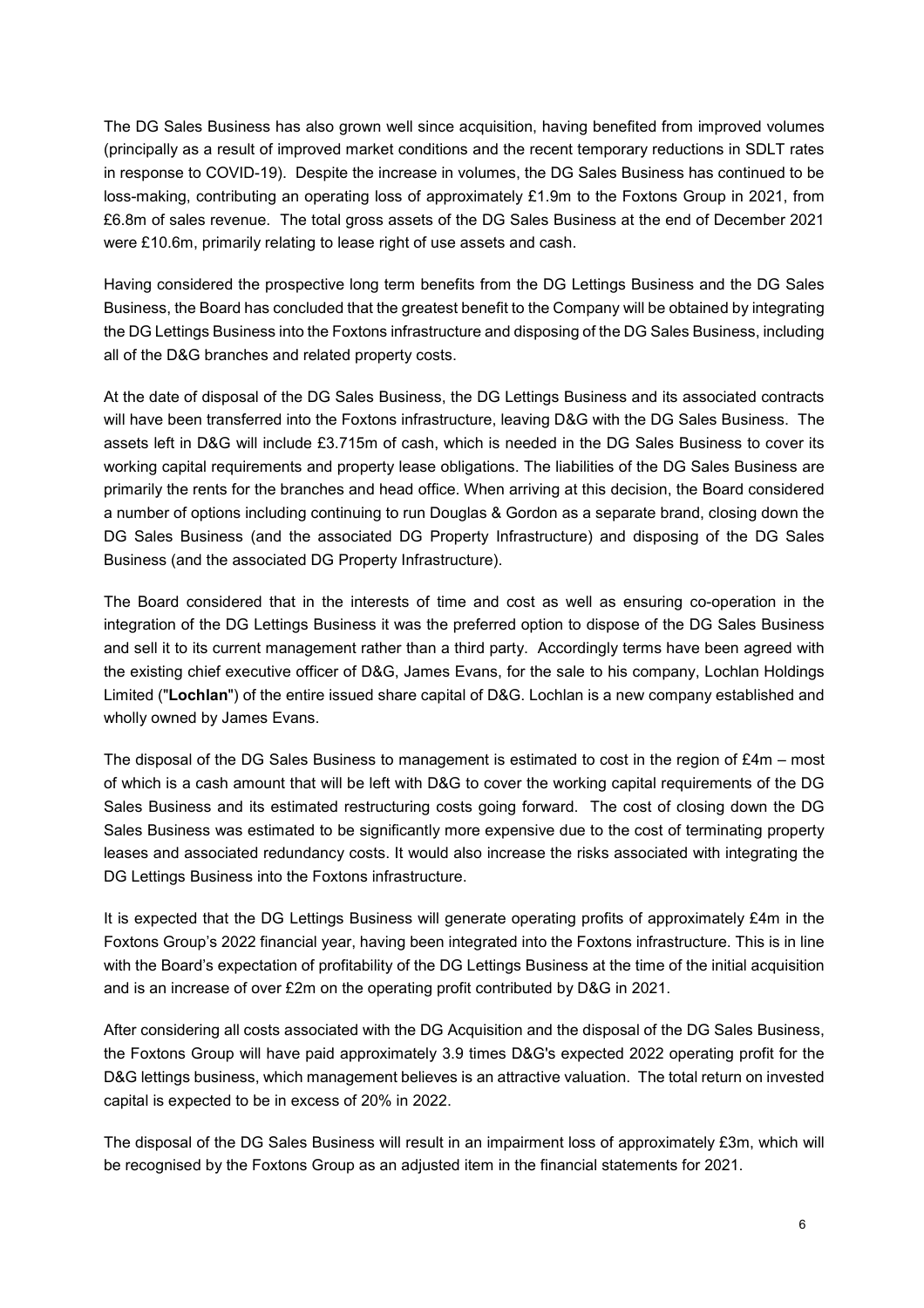In order to provide for the integration of the DG Lettings Business into the Foxtons Group and to dispose of the DG Sales Business, agreements have been entered into which will effect the following transactions:

- (i) subject to the completion of an information and consultation process with employees under TUPE and to Shareholder approval of the transaction set out at (ii) below, the transfer of the DG Lettings Business from D&G to D&GEA (to be effected by way of a distribution in specie at net book value) in terms of a business transfer agreement between D&G, Foxtons and D&GEA (the "**BTA**"); and
- (ii) subject to Shareholder approval and to the transfer of the DG Lettings Business having completed under the terms of the BTA, the sale of the entire issued share capital of D&G and D&G2 to Lochlan for a nominal consideration of £2 in terms of a sale and purchase agreement between D&GEA and Lochlan (the "**Share Purchase Agreement**").

#### **Integration of the DG Lettings Business into the Foxtons Infrastructure**

The BTA provides for the transfer of the DG Lettings Business out of D&G to D&GEA for a nominal consideration of £1 (and by way of a distribution in specie at net book value) and provides for the cash sum of £3.715m to be retained (the "**Retained Cash**") in D&G in order to meet the working capital requirements of the DG Sales Business and its estimated restructuring costs. It should be noted that a substantial portion of the Retained Cash is comprised of cash which was already held by D&G at the time it was acquired by Foxtons and which continues to be held by D&G. The DG Sales Business (and the associated DG Property Infrastructure) will be retained in D&G. Following completion of the BTA the shares in D&G will be sold to Lochlan in terms of the Share Purchase Agreement.

It is proposed that there will then be a further transfer of the DG Lettings Business from D&GEA to Foxtons - thereby fully achieving the integration of the DG Lettings Business (and the employees of that business) into the Foxtons infrastructure. The Douglas & Gordon brand will remain with D&G.

The completion of the transfer of the DG Lettings Business under the BTA is conditional on relevant employees of D&G being informed and consulted on the business transfer as required under TUPE. This TUPE process is expected to complete on or before 10 February 2022.

The BTA provides that in the event of a disposal of all or a substantial part of the business or assets of D&G or a change of control of D&G (or in each case another member of the group of which D&G forms part) in the period of 2 years following the date of sale of the shares in D&G to Lochlan, D&G is obliged to pay to D&GEA (which company will continue to be a member of the Foxtons Group and in time be renamed with a name not including "Douglas" and/or "Gordon") a sum equal to 50% of the consideration received as a result of that transaction (whether or not the consideration is actually received by D&G). The payment due to D&GEA is capped at an amount of £3.715m (being the amount of cash left in D&G at completion of the BTA). If D&G does not make the payment due to D&GEA, Lochlan agrees to pay it under the terms of the Share Purchase Agreement.

The BTA and the Share Purchase Agreement include restrictive covenants in terms of which D&G and Lochlan give certain undertakings to D&GEA relating to the protection of the DG Lettings Business. These include undertakings not to employ any of the employees whose employment transferred to D&GEA with the DG Lettings Business for a period of 12 months and not to deal with any owner or landlord of the properties which are the subject of the live tenancies of the DG Lettings Business for a period of four years.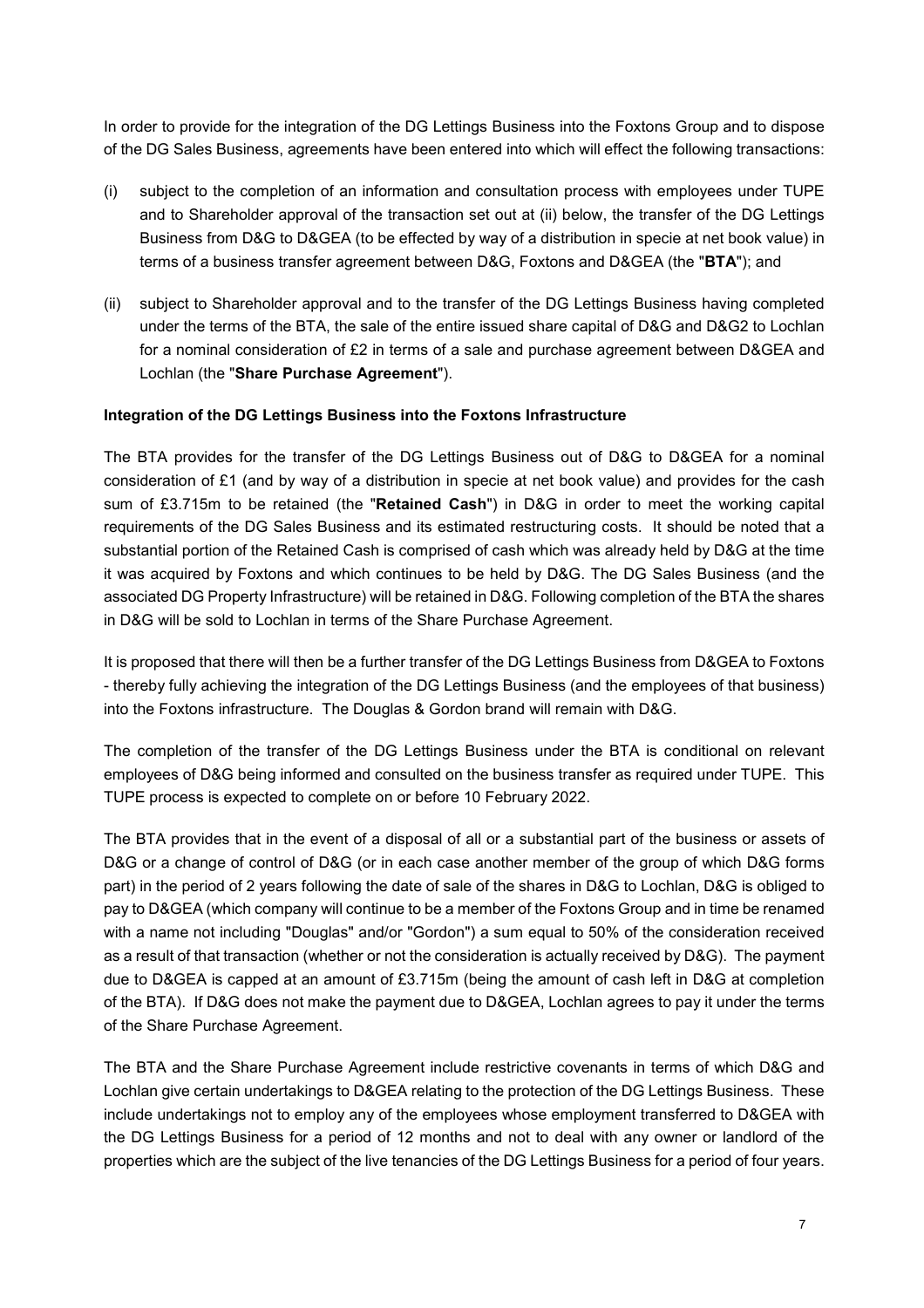These and other key terms of the BTA and the Share Purchase Agreement are summarised in Part 2 of this document.

## **JE Related Party Transaction**

James Evans is a director of D&G, which is a subsidiary undertaking of the Company, and he and Lochlan therefore constitute a related party of the Company under Chapter 11 of the Listing Rules.

The proposed transfer of the shares in D&G and D&G2 by D&GEA to Lochlan (a company in which James Evans is a director and sole shareholder) pursuant to the terms of the Share Purchase Agreement constitutes a related party transaction under Chapter 11 of the FCA's Listing Rules (the "**JE Related Party Transaction**"). Therefore, as required by the Listing Rules, the JE Related Party Transaction is conditional upon the approval by Independent Shareholders of the Resolution as set out in the notice of General Meeting on pages 23 to 27 of this document.

James Evans does not hold any Shares and has agreed not to acquire any Shares prior to the General Meeting and as such he will not vote on the Resolution, and he has undertaken to take all reasonable steps to ensure that his associates will not vote on the Resolution.

## **General Meeting**

As noted above, the JE Related Party Transaction is subject to Shareholder approval. A notice convening the General Meeting which is to be held at the Company's offices at Building One, Chiswick Park, 566 Chiswick High Road, London W4 5BE on 10 February 2022 at 10.00 a.m. is set out at the end of this document. At this meeting the Resolution, if passed, will approve the completion of the JE Related Party Transaction. The Resolution will be proposed as an ordinary resolution that requires to be passed by a simple majority of votes cast by Independent Shareholders at the General Meeting.

#### **Further information**

Your attention is drawn to the further information set out in Part 2 (Summary of the Key Terms and Conditions of the Transaction), Part 3 (Risk Factors) and Part 4 (Additional Information) of this document. Shareholders should read the whole of this document and not just rely on the summarised information set out in this letter.

#### **Action to be taken**

Whether or not you intend to be present at the General Meeting, Shareholders are encouraged to submit your proxy vote. Proxies may be submitted electronically using the share portal service at www.foxtonsshares.co.uk or in hard copy form if you request a hard copy form of proxy from the Company's registrar Link Group. In order to be valid, proxy appointments must be submitted using the share portal service at www.foxtonsshares.co.uk or in hard copy form to Link Group at PXS 1,10th Floor, Central Square, 29 Wellington Street, Leeds LS1 4DL, in each case, by no later than 10.00 a.m. on 8 February 2022 (or, in the case of an adjournment of the General Meeting, not later than 48 hours (excluding any part of a day that is not a working day) before the time fixed for holding the adjourned meeting). If you hold your Shares in CREST, you may vote using the CREST Proxy Voting Service as set out further below.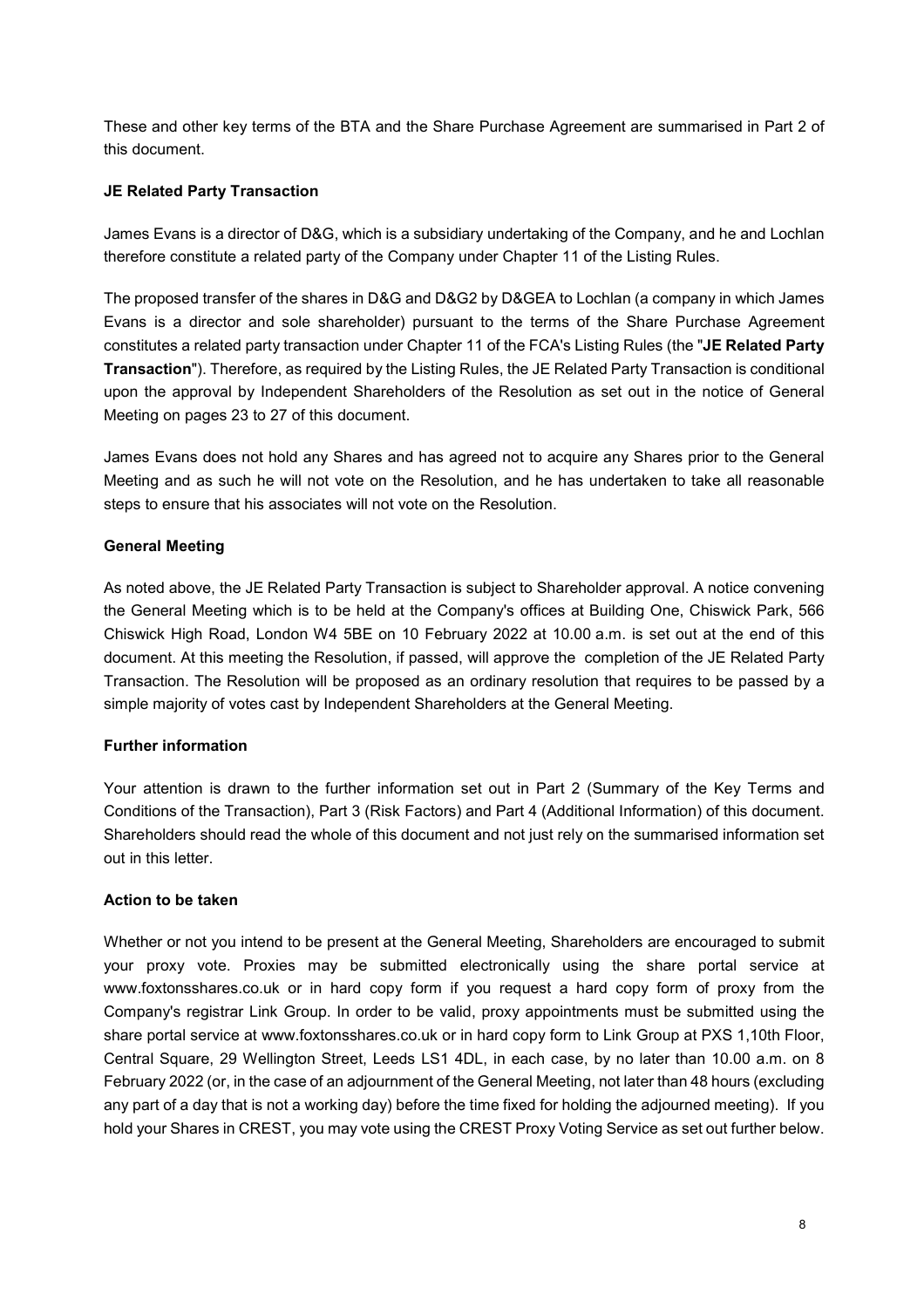It is important that you submit your proxy appointment by 10.00 a.m. on 8 February 2022 (or, in the case of an adjournment of the General Meeting, not later than 48 hours (excluding any part of a day that is not a working day) before the time fixed for holding the adjourned meeting).

If you require a hard copy form of proxy (or assistance with how to complete, sign and return it) or assistance in submitting your proxy appointment electronically, please call Link Group on +44 0371 664 0321. Calls are charged at the standard geographic rate and will vary by provider. Calls from outside the UK will be charged at the applicable international rate. Lines are open 9.00 a.m. to 5.30 p.m., Monday to Friday, excluding public holidays in England and Wales. For legal reasons, Link Group will not be able to give advice on the merits of the proposals set out herein or provide legal, financial or taxation advice.

If you hold your Shares in uncertificated form (i.e. in CREST), you may appoint a proxy for the General Meeting by completing and transmitting a CREST Proxy Instruction in accordance with the procedures set out in the CREST Manual issued by Euroclear. The proxy must be received by the registrar (under CREST Participation ID RA10) by no later than 10.00 a.m. on 8 February 2022. The time of receipt will be taken to be the time from which the registrar is able to retrieve the message by enquiry to CREST in the manner prescribed by CREST.

## **Recommendation**

The Board, which has been so advised by Numis acting in its capacity as sponsor, considers that the JE Related Party Transaction is fair and reasonable so far as Shareholders are concerned. In providing its advice, Numis has taken into account the Board's commercial assessments.

The Board considers that the JE Related Party Transaction and the Resolution to be proposed at the General Meeting are in the best interests of Shareholders as a whole. Accordingly, the Board unanimously recommends that Shareholders vote in favour of the Resolution to be proposed at the General Meeting.

The Board intends to vote in favour, or procure votes in favour, of the Resolution at the General Meeting in respect of the Directors' own beneficial holdings of Shares, which in aggregate amount to 1,944,069 Shares (representing approximately 0.61 per cent. of the Company's issued share capital (excluding Shares held in treasury) as at the date of this document).

Yours faithfully

**Nigel Rich CBE**  Chairman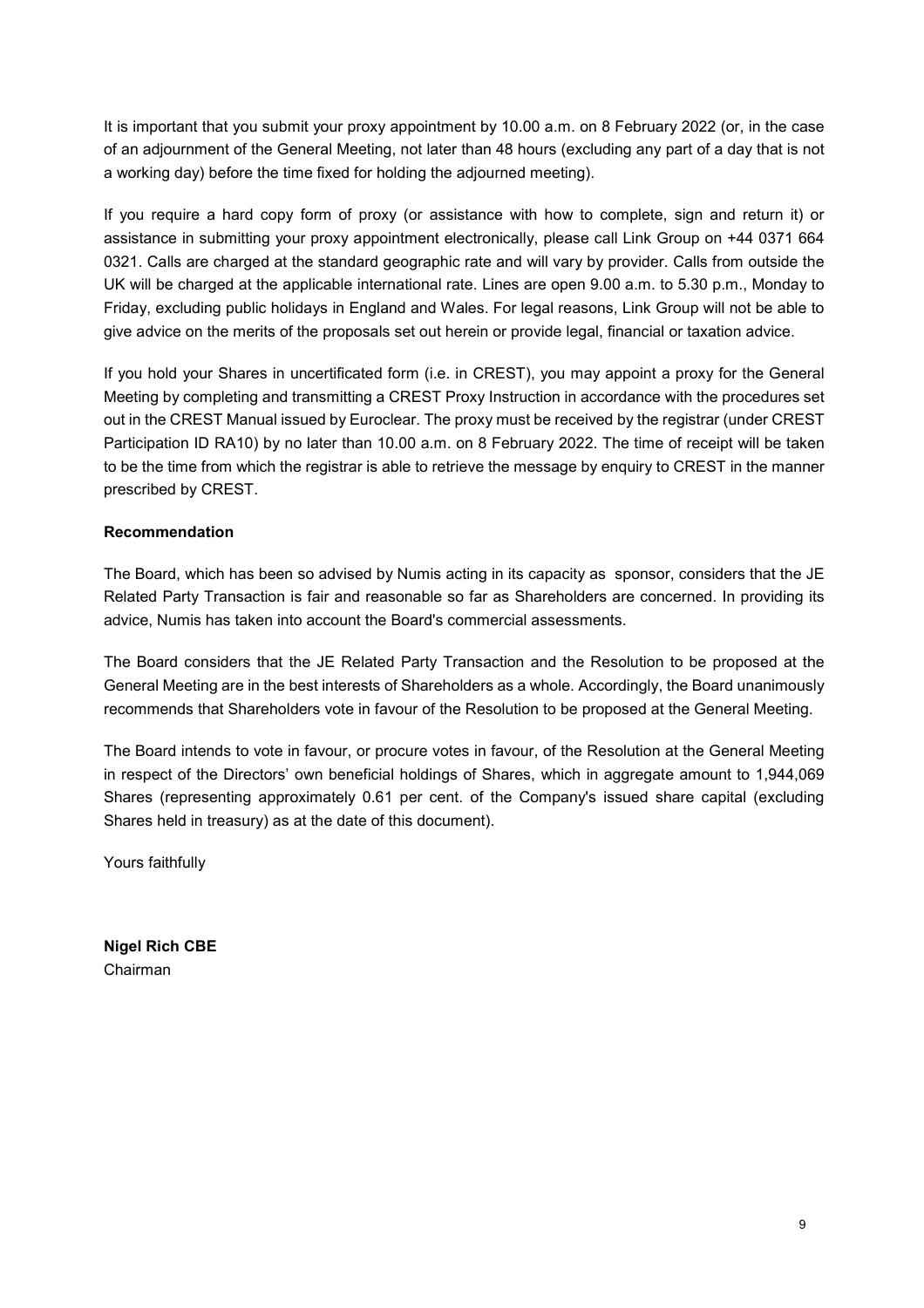#### **PART 2**

#### **SUMMARY OF THE KEY TERMS AND CONDITIONS OF THE TRANSACTION**

A summary of the essential terms of the BTA and Share Purchase Agreement (comprising the JE Related Party Transaction) is set out in the Letter from the Chair of Foxtons Group plc in Part 1 of this document. Further details of the key terms of these documents are set out below.

## **Overview**

On 14 January 2022, the Company announced the integration of the DG Lettings Business into the Foxtons network and the disposal of the DG Sales Business to Lochlan Holdings Limited, a company owned by the current CEO of D&G, James Evans.

The integration of the DG Lettings Business into the Foxton's network is to be effected in terms of the BTA and the disposal of the DG Sales Business is to be effected in terms of the Share Purchase Agreement. The BTA and the SPA were signed on 13 January 2022 and completion under these documents is conditional on the occurrence of certain matters.

The BTA and the Share Purchase Agreement are governed by English law.

## **Key Terms and Conditions of the BTA**

#### *Sale Structure*

The transfer of the DG Lettings Business from D&G to D&GEA is structured as a business transfer on the terms of the BTA.

## *DG Lettings Business*

The DG Lettings Business is defined as the business of the rental and letting of residential properties as agent for third party landlords and the provision of property management services including the receipt of commission payments from contractors carrying out property maintenance in respect of those residential properties.

The transfer of the DG Lettings Business includes all assets exclusively used by D&G in the conduct of the DG Lettings Business including but not limited to certain tangible assets, trade debtors, contracts, business information and records.

## *Assumed Liabilities*

D&GEA will acquire all of the liabilities associated with the DG Lettings Business and the assets transferred to D&GEA (including those liabilities listed on a balance sheet of the DG Lettings Business to be delivered at completion of the BTA). Any liabilities relating to any tenancy contracts which are not live at the date of completion of the BTA are expressly excluded from transferring to D&GEA.

## *Excluded Business*

D&G Limited will retain all business, assets and liabilities not expressly transferred to D&GEA under the terms of the BTA. The BTA expressly notes that such retained assets/liabilities include D&G's property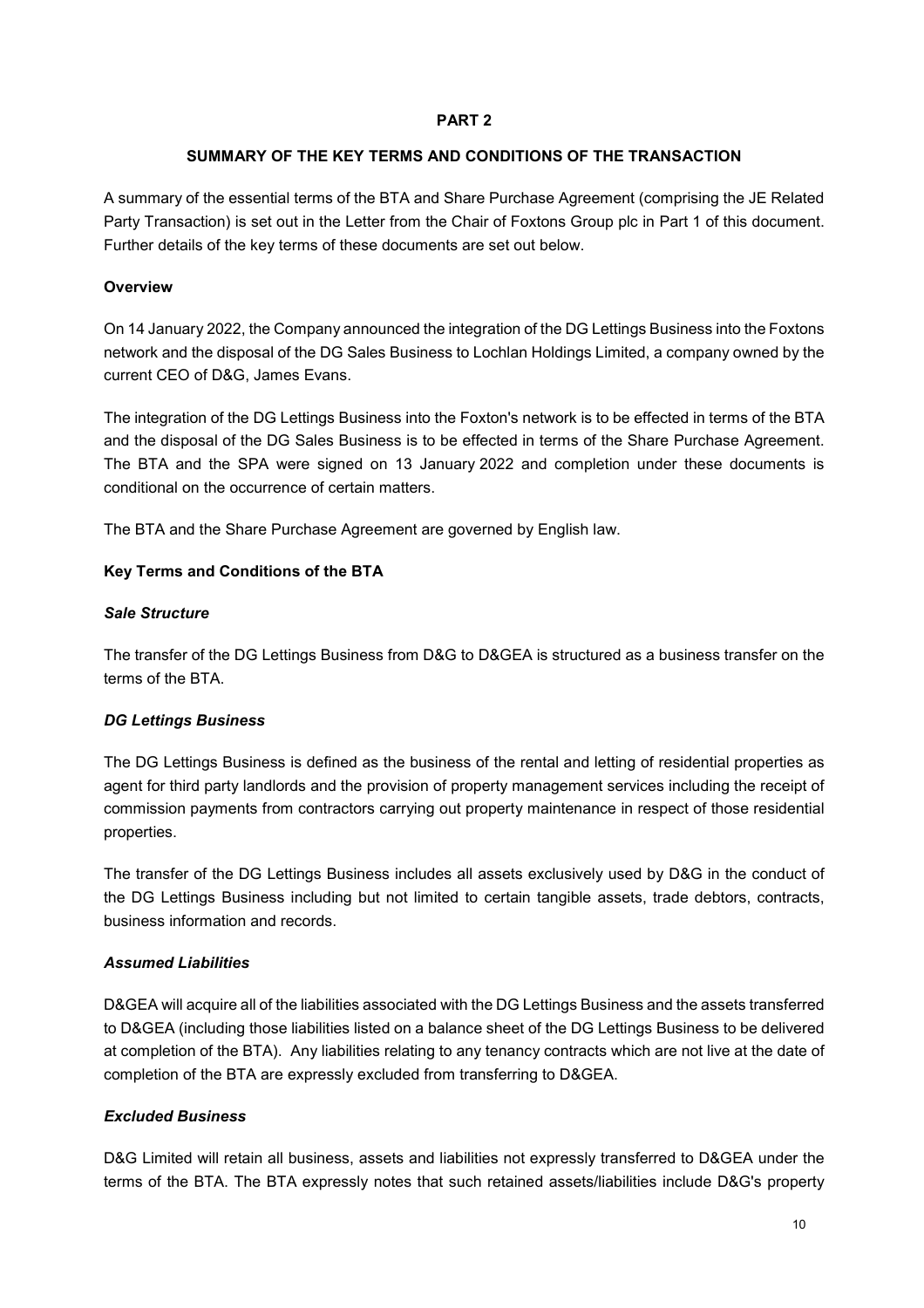leasehold interests, cash in an amount of £3.715m, the business names "Douglas & Gordon", "D&G" and "Roystons" (including the Douglas & Gordon trademark) and D&G's IT systems.

## *Consideration*

The consideration payable by D&GEA for the transfer of the DG Lettings Business is £1.

## *Conditionality*

The BTA is conditional on the completion of the respective obligations of D&G and D&GEA to inform and consult with employees of D&G under TUPE. It is also conditional on the approval of the Share Purchase Agreement by the shareholders of Foxtons Group plc (by ordinary resolution) as a related party transaction.

## *Warranties*

The BTA includes warranties by D&G relating to title to the assets being transferred and authority to enter into the BTA.

## *Employees*

The BTA includes the names of those employee whose employment is to transfer to D&GEA with the DG Lettings Business under TUPE ("**Employees**"). D&G remains financially responsible for the employment of the Employees up to the date of completion of the BTA and D&GEA is financially responsible for the employment of the Employees after that date.

#### *VAT*

The BTA includes certain customary arrangements in relation to value added tax. Foxtons guarantees to D&G that D&GEA will comply with its obligations under these arrangements.

#### *Restrictive Covenants*

D&G covenants with D&GEA that it will not do the following:

- in the 12 month period after completion of the BTA employ or solicit the employment of any of the Employees;
- in the 4 year period after completion of the BTA deal with, canvas, solicit or seek the custom of any owner or landlord of the properties which are the subject of the live tenancies of the DG Lettings Business (being "**Restricted Properties**" and each a "**Restricted Property**") provided that dealings may take place with an agreed short list of personal contacts of James Evans provided that those dealings are not in relation to Restricted Properties;
- in the 4 year period after completion of the BTA induce a landlord of any Restricted Property or any supplier to the DG Lettings Business to cease or reduce its business with D&GEA; or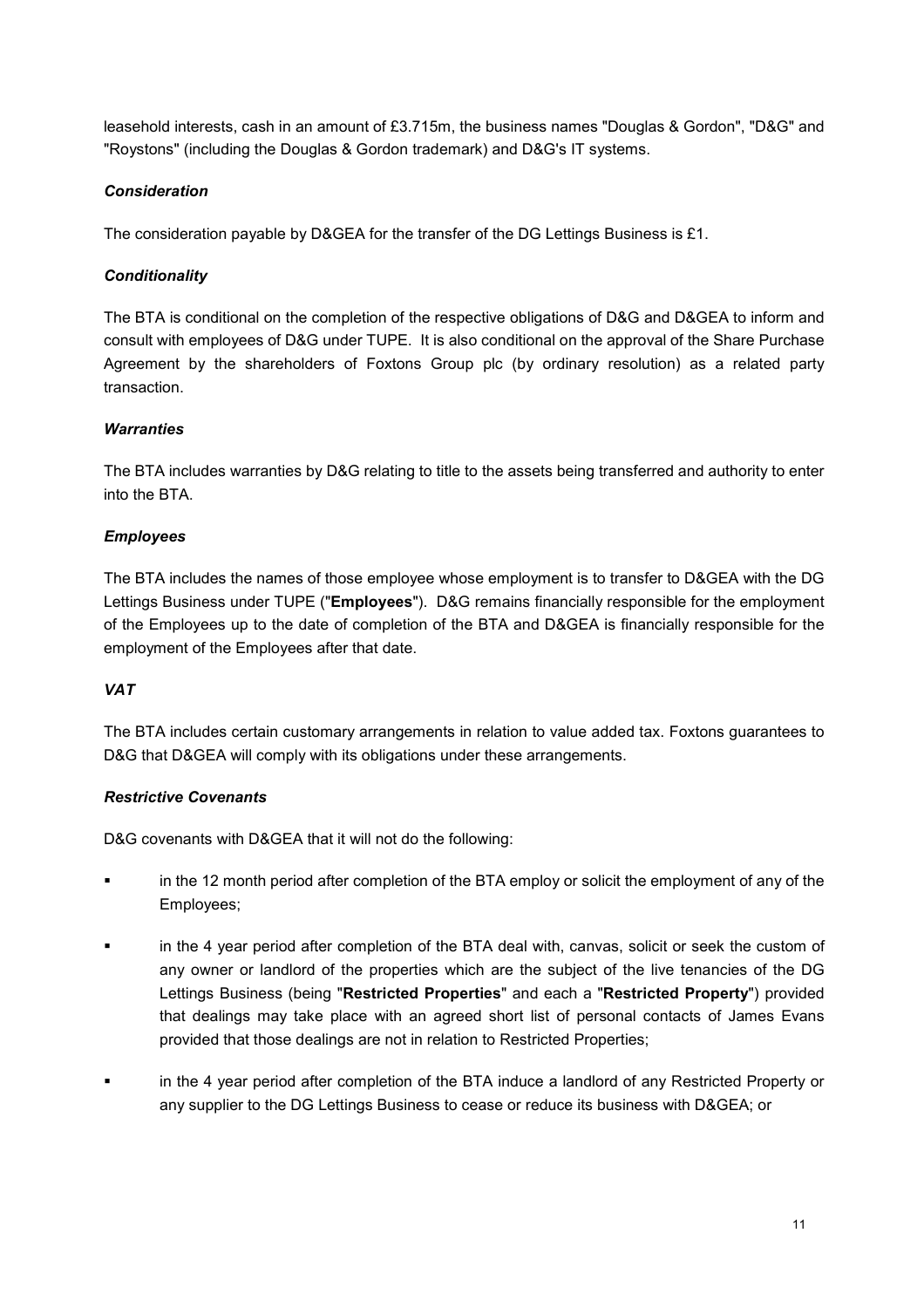at any time after completion of the BTA use the word "Foxtons" or present or permit itself to be presented as connected in any capacity with the DG Lettings Business or say anything harmful to the reputation of the DG Lettings Business.

D&GEA covenants with D&G that it will not do the following:

- in the 12 month period after completion of the BTA employ or solicit the employment of any employee of D&G; or
- at any time after completion of the BTA use the names "Douglas & Gordon", "D&G" or "Roystons" or present or permit itself to be presented as connected with D&G.

## *Retained Cash Clawback*

The BTA provides that in the event of a disposal of all or a substantial part of the business or assets of D&G or a change of control of D&G (or in each case another member of the group of which D&G forms part) in the period of 2 years following the date of sale of the shares in D&G to Lochlan, D&G is obliged to pay to D&GEA a sum equal to 50% of the consideration received as a result of that transaction (whether or not the consideration is actually received by D&G). The payment due to D&GEA is capped at an amount of £3.715m (being the amount of cash left in the D&G at completion of the BTA). If D&G does not make the payment due to D&GEA, Lochlan agrees to pay it under the terms of the SPA.

#### *Novation*

The BTA provides that on the onward transfer of the business and assets by D&GEA to Foxtons, Foxtons will assume all of the rights, obligations and liabilities of D&GEA under the BTA.

#### *Other documentation*

In addition to the BTA, the transfer of the DH Lettings Business will involve the following additional documentation.

- Minutes of the board of D&G approving a distribution in specie of the DG Lettings Business to D&GEA. The Minutes will recognise that as the net book value of the DG Lettings Business is greater than the consideration of £1 to be paid under the BTA the transfer of the DG Lettings Business will constitute a distribution to D&GEA and as such must be made out of profits available for that purpose.
- **Transitional services agreement the DG Lettings Business will operate on a relatively stand**alone basis and the transitional services agreement will deal with (i) limited IT separation matters; (ii) monitoring of book debts of the DG Lettings Business; (iii) short term payroll administrative support; and (iii) end of tenancy processes in respect of expired tenancies which are retained by D&G. The transitional services agreement will be entered into at completion of the BTA.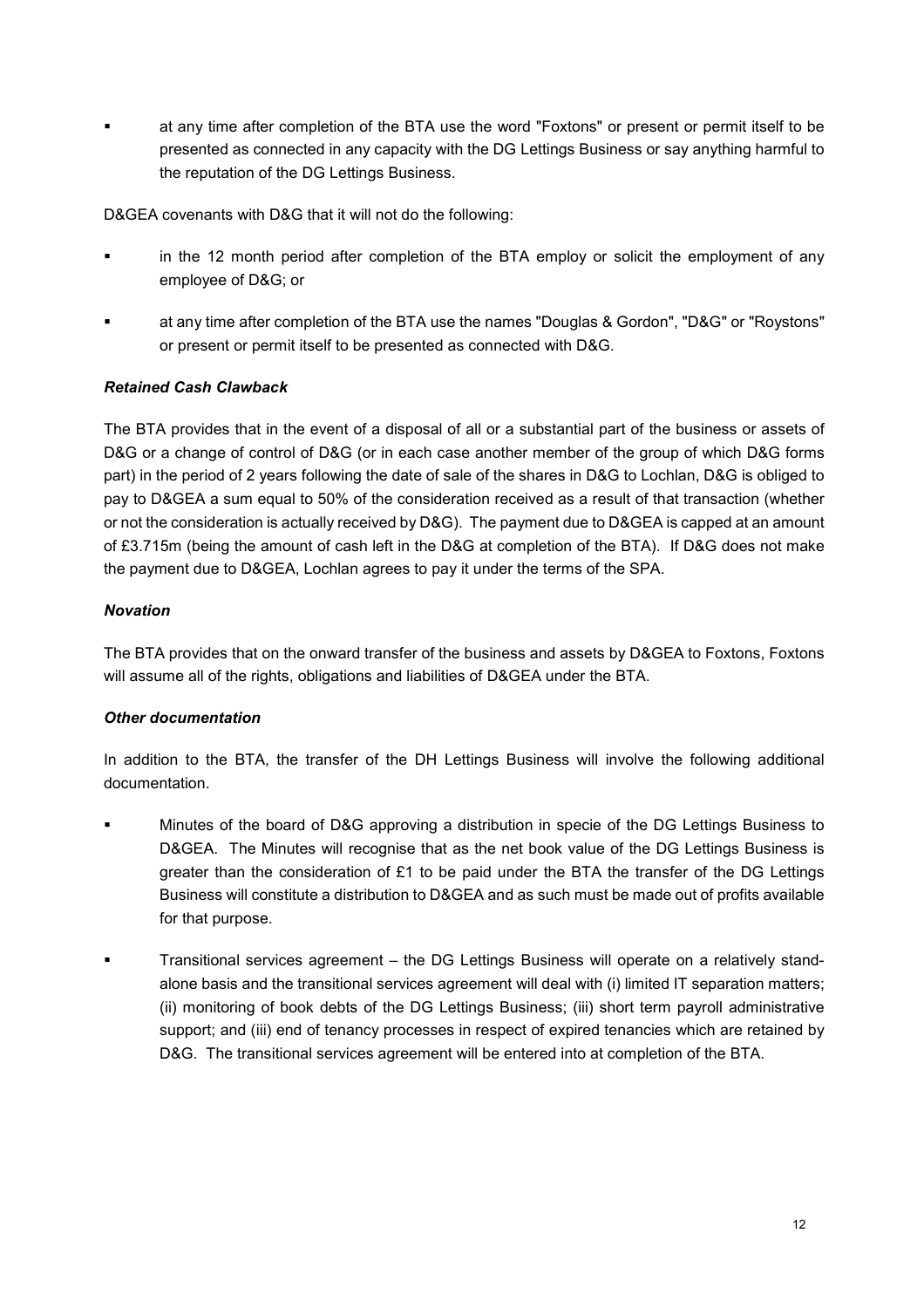## **Key Terms and Conditions of the SPA**

#### *Sale Structure and Parties*

The Share Purchase Agreement provides for the transfer by D&GEA of the entire issued share capital of D&G and D&G2 (together the "**Sale Shares**") to Lochlan.

## *Consideration*

The consideration for the transfer of the Sale Shares is £2 in aggregate.

## *Conditionality*

Completion of the Share Purchase Agreement is conditional on (i) completion occurring under the BTA; and (ii) the approval of the Share Purchase Agreement by the shareholders of Foxtons Group plc (by ordinary resolution) as a related party transaction at a general meeting of Foxtons Group plc.

## *Warranties*

The Share Purchase Agreement includes certain warranties by D&GEA relating to: (i) the issued share capital of D&G and D&G2; (ii) title to the Sale Shares; and (iii) authority to enter into the Share Purchase Agreement. The warranties are given by D&GEA both on the signing date of the Share Purchase Agreement and the date of completion under the Share Purchase Agreement.

## *Restrictive Covenants*

Lochlan gives the same restrictive covenants in the Share Purchase Agreement as D&G gives in the BTA.

#### *Other Terms*

D&GEA undertakes to procure that the business of D&G is carried on in the ordinary course between the date of signing the Share Purchase Agreement and completion under the Share Purchase Agreement.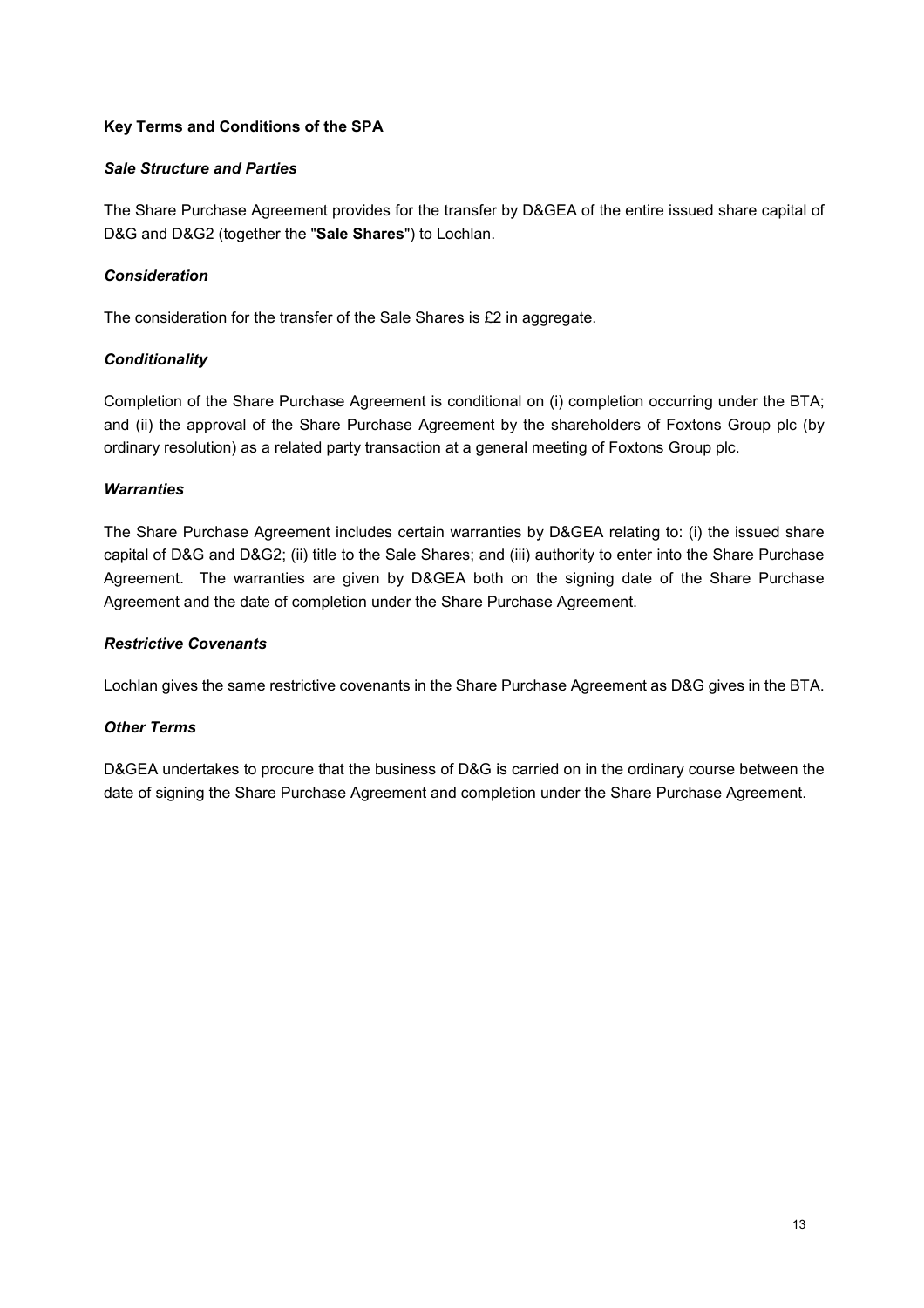#### **PART 3**

#### **RISK FACTORS**

Shareholders should consider carefully all of the information set out in this document including, in particular, the risks associated with the JE Related Party Transaction described below, as well as their own personal circumstances, prior to making any decision.

The Company's business, financial condition or operations could be materially and adversely affected by the occurrence of any of the risks described below. In such circumstances, the market price of the Shares could decline and investors could lose all or part of their investment. In particular, Shareholders should note that the past performance of the Shares should not be used as a guide to their future performance.

Additional risks and uncertainties which were not known to the Board at the date of this document or that the Board considers at the date of this document to be immaterial may also materially and adversely affect the Company's business, financial condition or results or prospects.

Shareholders should be aware of the following considerations relating to the JE Related Party Transaction.

- **The JE Related Party Transaction is conditional upon the Resolution being passed and there can** be no assurance that the Resolution will be passed. If the Resolution is not passed and accordingly the JE Related Party Transaction does not complete, any of the risks and uncertainties set out in this Part 3 (Risk Factors) may adversely affect the Foxtons Group's business and results of operations.
- The Board believes that the JE Related Party Transaction is in the best interests of the Shareholders as a whole. If the JE Related Party Transaction does not proceed, the Company will be required to continue to support the loss-making DG Sales Business until a further decision is taken by the Board as to its future within the Foxtons Group. This could result in the financial position of the Foxtons Group being different from the position it would be in if the JE Related Party Transaction completed.
- If the JE Related Party Transaction does not proceed, there can be no assurance that the Foxtons Group would be able to dispose of D&G, or separately the DG Sales Business, to a third party at a later date, in favourable or equivalent market circumstances. The Board considers that a disposal of D&G, or separately the DG Sales Business, to a party other than D&G's management would involve more management time and take longer overall, than the JE Related Party **Transaction**
- If the JE Related Party Transaction does not proceed, one of the options to be considered by the Board would be to close down the DG Sales Business. The Board estimates the cost to the Foxtons Group of closing down the DG Sales Business to be significantly more expensive than the cost of disposing of it and therefore would result in the financial position of the Foxtons Group being different from the position it would be in if the JE Related Party Transaction completed.
- If the JE Related Party Transaction does complete there is a risk of higher than expected customer attrition by the DG Lettings Business because of the loss of the "Douglas & Gordon" brand. There is also a risk of the DG Lettings Business failing to attract those new customers who are loyal to or have a preference for the "Douglas & Gordon" brand over the "Foxtons" brand. The Board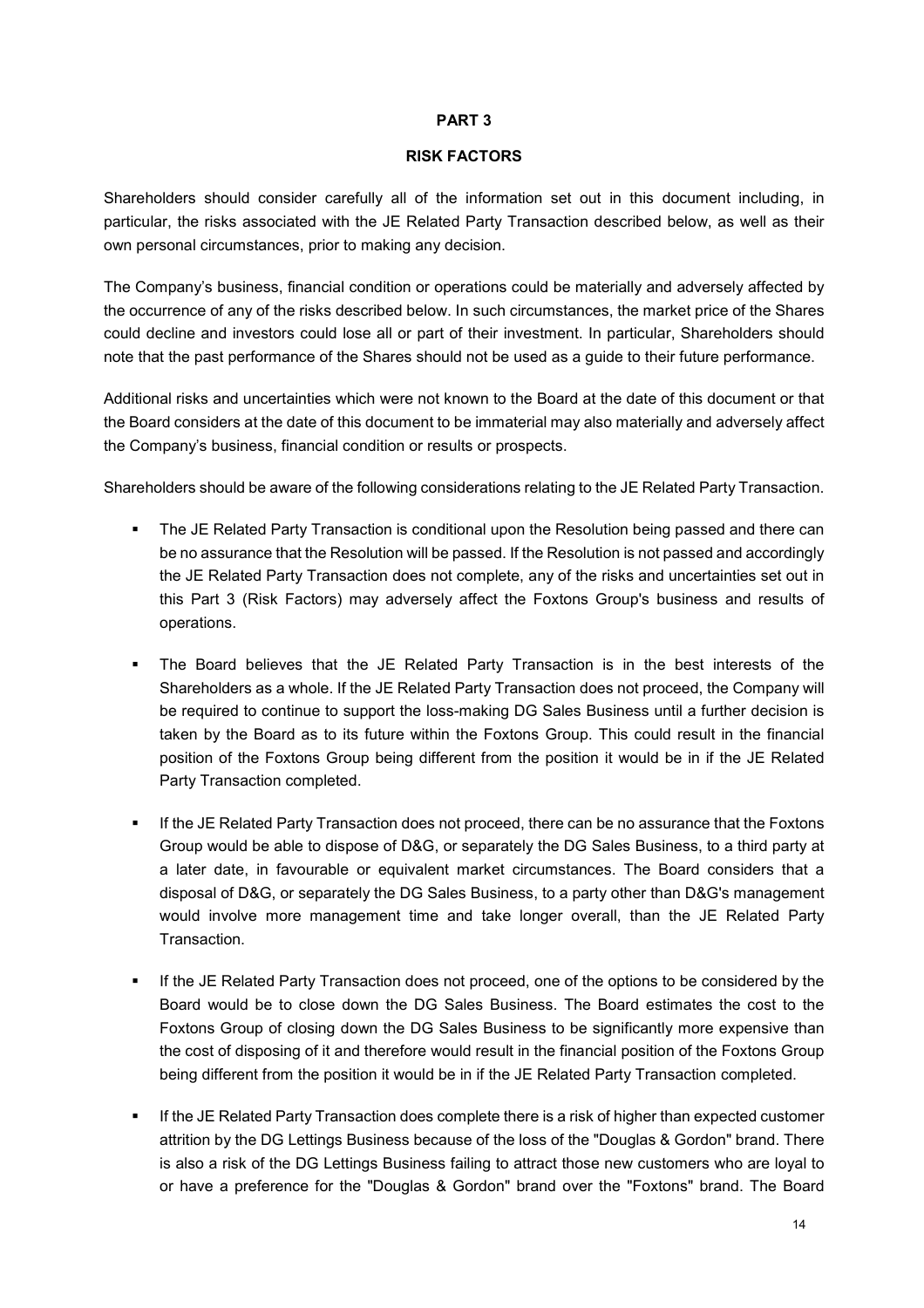considers that a combination of the retention of the employment of the employees who work in the DG Lettings Business and the DG Lettings Business continuing to be operated on the same customer terms and conditions as previously will help to significantly mitigate this risk. If the JE Related Party Transaction leads to a higher than expected customer attrition rate or the DG Lettings Business fails to attract new customers as a result of "Douglas & Gordon" brand loyalty this may adversely affect the Foxtons Group's business and results of operations.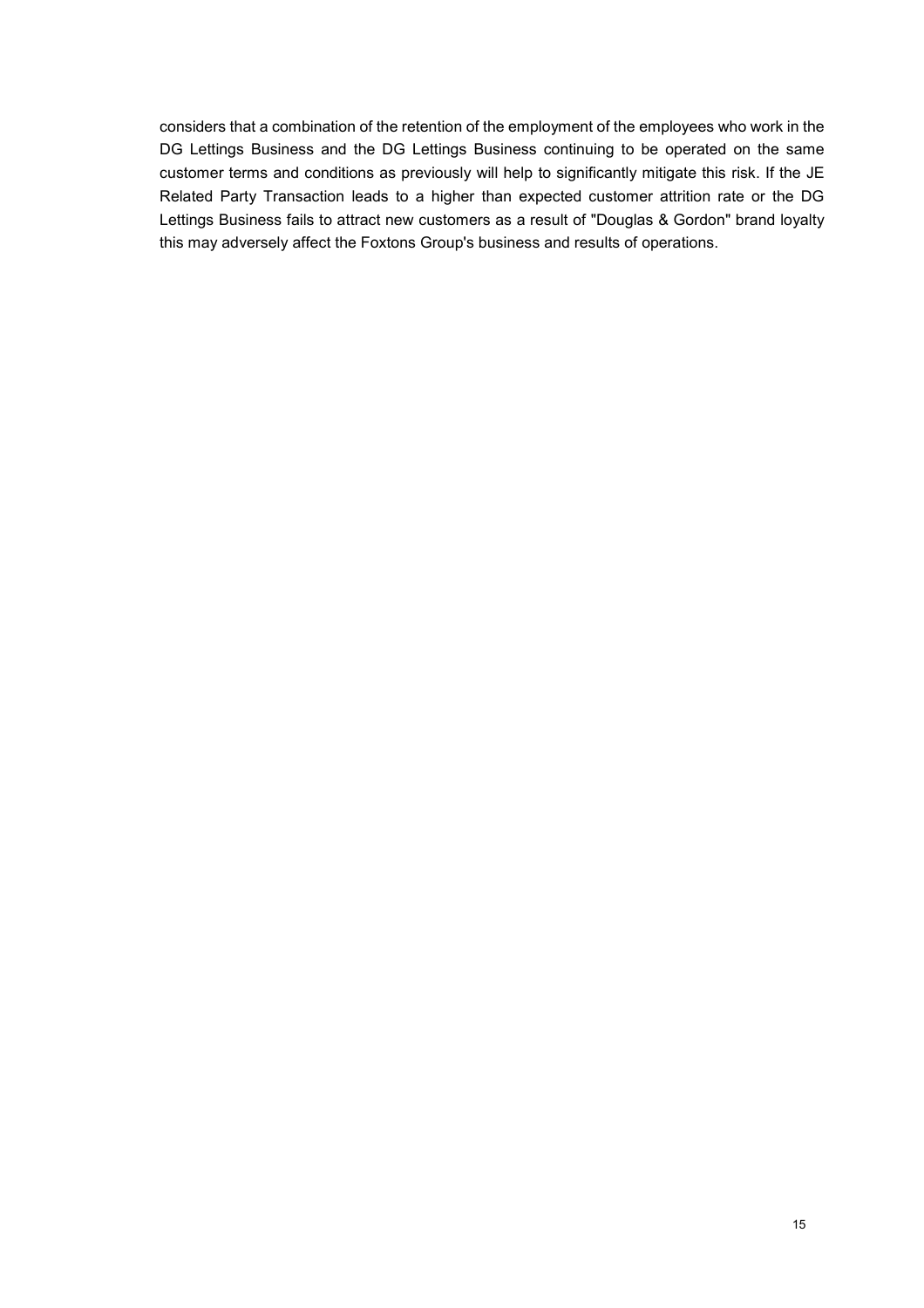## **PART 4**

#### **ADDITIONAL INFORMATION**

## 1. **Incorporation and registered office**

The Company was incorporated and registered in England and Wales on 18 December 2009 as a private company limited by shares with the name Adnams BBPM Limited and the registered number 07108742. On 29 May 2013, the Company changed its name to Foxtons Group Limited. On 16 August 2013, the Company re-registered as a public limited company and adopted the name Foxtons Group plc.

The principal legislation under which the Company operates, and pursuant to which the Shares have been created, is the Companies Act 2006 and the regulations made thereunder.

The Company is domiciled in the United Kingdom. Its head office, registered office and principal place of business is at Building One, Chiswick Park, 566 Chiswick High Road, London W4 5BE, United Kingdom. The telephone number of the Company's registered office is +44 (0) 20 7893 6261 and its Legal Entity Identifier is 5493001HCMG6R1MYKC59. The Company's website is www.foxtonsgroup.co.uk. The information on the Company's website does not form part of this document unless it has been expressly incorporated by reference into this document.

The Company is the ultimate holding company of the Foxtons Group.

## 2. **Major shareholders**

As at 12 January 2022 (being the latest practicable date prior to the publication of this document), the Company was aware of the following interests in three per cent. or more of the issued share capital of the Company.

|                                        | No. of Shares | Percentage of issued share<br>capital |
|----------------------------------------|---------------|---------------------------------------|
| Platinum Investment Management Limited | 35,503,459    | 11.13                                 |
| <b>Hosking Partners LLP</b>            | 35,202,142    | 11.04                                 |
| <b>Aberforth Partners</b>              | 18,715,635    | 5.87                                  |
| <b>SFM UK Management LLP</b>           | 16,706,000    | 5.24                                  |
| 3G Capital Management LLC              | 16,515,000    | 5.18                                  |
| <b>Invesco Limited</b>                 | 15,281,396    | 4.79                                  |
| <b>Michael Brown</b>                   | 11,373,256    | 3.57                                  |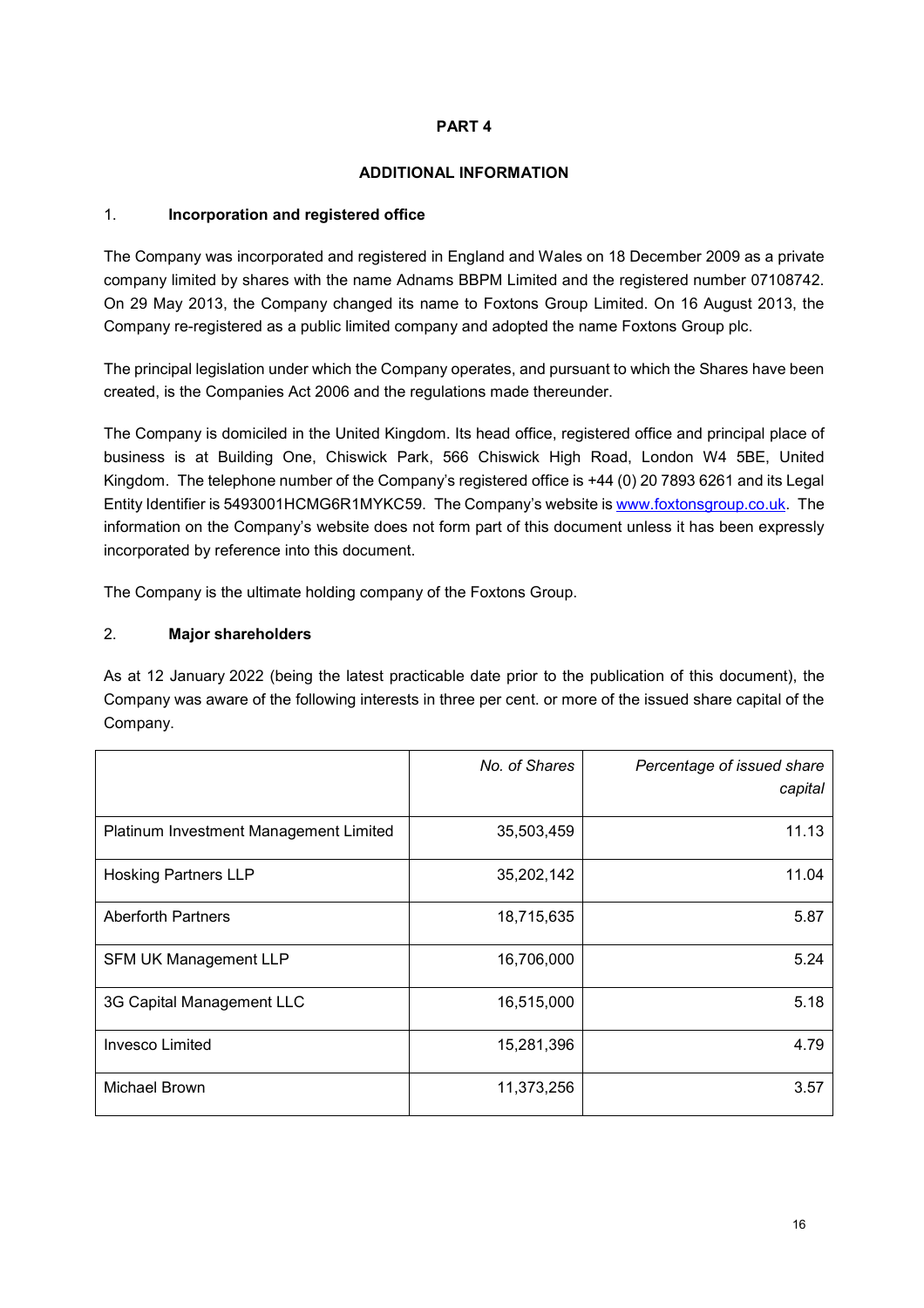#### 3. **Material contracts to which a member of the Foxtons Group is a party**

Set out below is a summary of each material contract, other than contracts entered into in the ordinary course of business, to which the Company or any other member of the Foxtons Group is a party, for the two years immediately preceding the date of this document as well as a summary of any other contract (not being a contract entered into in the ordinary course of business) entered into by any member of the Foxtons Group which contains any provision under which any member of the Foxtons Group has any obligation or entitlement which is material to the Group as at the date of this document (to the extent such contracts are information which Shareholders would reasonably require to make a properly informed decision on how to vote on the Resolution).

- (a) The BTA , the terms of which are summarised in Part 2 of this document.
- (b) The Share Purchase Agreement, the terms of which are summarised in Part 2 of this document.
- (c) The share purchase agreement ("**LS SPA**") relating to the acquisition of the entire issued share capital of London Stone Properties Limited ("**LS**"), the key terms of which are as follows.

Foxtons Limited entered into the LS SPA on 28 February 2020 pursuant to which it acquired the entire issued share capital ("**LS Shares**") of London Stone Properties Limited (Registered No. 06431946) from one individual seller (the "**LS Seller**"). The consideration payable for the LS Shares was the cash sum of £2.2m on a cash and debt free basis, of which £0.2m was deferred for a period of 12 months. The LS SPA contains certain customary warranties relating to the LS Shares and the business of LS given by the LS Seller which are subject to customary limitations on liability. The LS Seller also gave a number of indemnities relating to specific business issues.

(d) The placing agreement ("**Placing Agreement**") between the Company and Numis, the key terms of which are as follows.

The Company entered into the Placing Agreement on 17 April 2020 pursuant to which Numis was appointed, as agent on behalf of the Company, to use reasonable endeavours to procure purchasers ("**Placees**") for new Shares representing up to 19.9% of the Company's issued ordinary share capital (those shares to be issued the "**Placing Shares**") at a price of 40 pence per Placing Share (the "**Placing Price**"). The Placing Price represented a premium of approximately 4.2% to the closing mid-market price of 38.4 pence per Share on 16 April 2020. To the extent that any Placee defaulted in paying the Placing Price, Numis agreed to subscribe for those Placing Shares at the Placing Price. The issue of the Placing Shares was to be effected by way of a cash box placing in terms of which the Company allots the Placing Shares to Placees in consideration for the transfer to the Company by Numis of certain shares in a Jersey incorporated subsidiary of the Company, certain of which shares in the Jersey company Numis is obliged to subscribe for using the proceeds of the Placing (net of any agreed commission and expenses). The Company gave customary undertakings, warranties and indemnities to Numis in the Placing Agreement.

(e) The share purchase agreement ("**Pillars SPA**") relating to the acquisition of Pillars Estates Limited, ("**Pillars**") the key terms of which are as follows.

Foxtons Limited entered into the Pillars SPA on 7 October 2020 pursuant to which it acquired the entire issued share capital ("**Pillars Shares**") of Pillars Estates Limited (Registered No.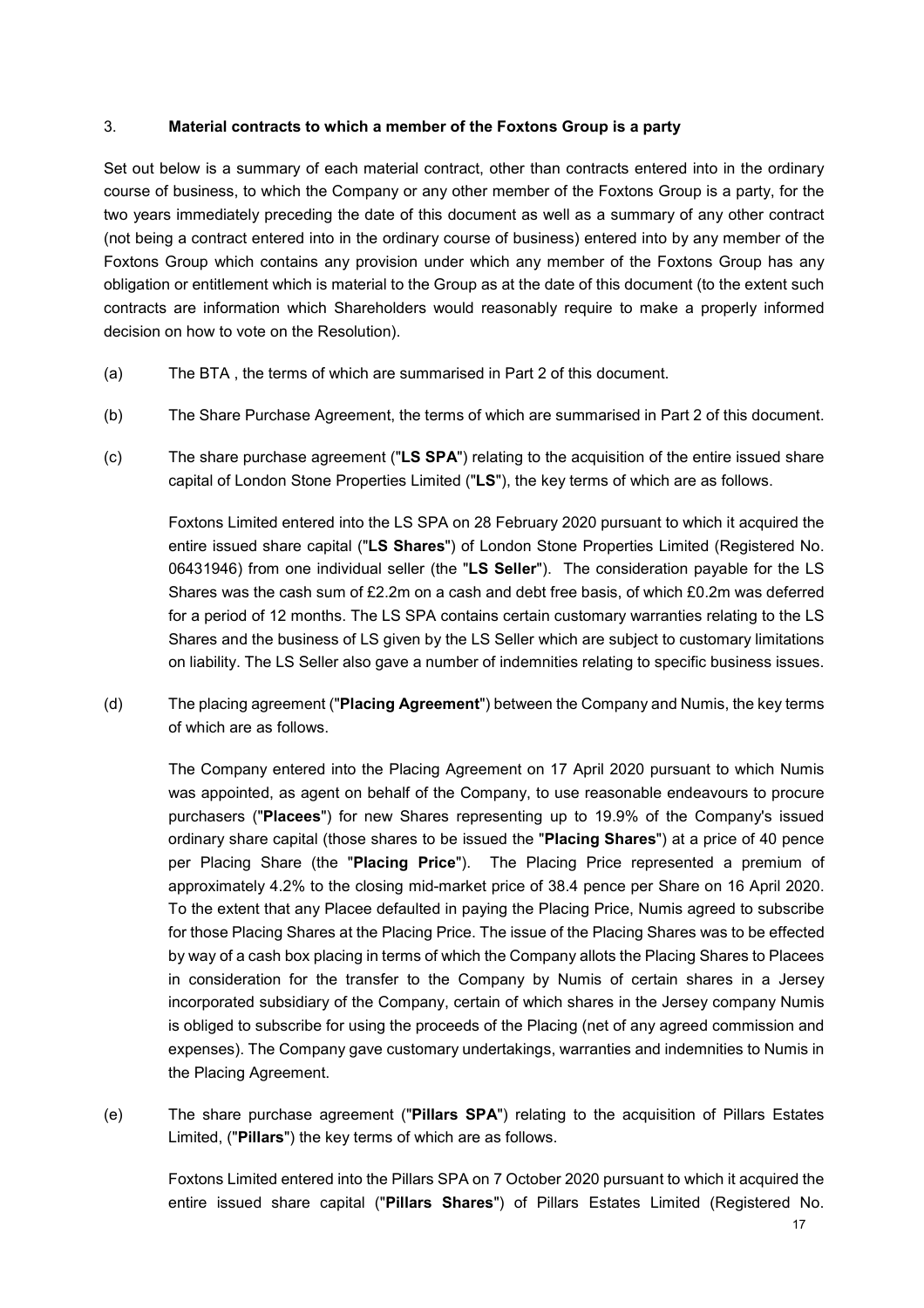09181847) from two individual sellers ("**Pillars Sellers**"). The Pillars SPA contains certain customary warranties relating to the Pillars Shares and the business of Pillars given by the Pillars Sellers which are subject to customary limitations on liability. In addition to the forgoing, a number of indemnities were given by the Pillars Sellers relating to specific business issues.

(f) The share purchase agreement ("**AR SPA**") relating to the acquisition of Aston Rowe Limited ("**AR**"), the key terms of which are as follows.

Foxtons Limited entered into the AR SPA on 24 November 2020 pursuant to which it acquired the entire issued share capital ("**AR Shares**") of Aston Rowe Limited (Registered No. 07734524) from three individual sellers (the "**AR Sellers**"). The AR SPA contains certain customary warranties relating to the AR Shares and the business of AR given by the AR Sellers which are subject to customary limitations on liability. The AR Sellers also gave a number of indemnities relating to specific business issues.

(g) The share purchase agreement ("**D&GEA SPA**") relating to the acquisition of Douglas & Gordon Estate Agents Limited ("**D&GEA**"), the key terms of which are as follows.

Foxtons Limited entered into a share purchase agreement dated 1 March 2021 pursuant to which it acquired the entire issued share capital ("**D&GEA Shares**") of Douglas & Gordon Estate Agents Limited (Registered No. 09903325) from 13 individual sellers and 4 trustee sellers ("**D&GEA Sellers**"). The consideration payable for the D&GEA Shares was the cash sum of £15.5m with a cash balance left in the business of £3.9m. The D&GEA SPA contains certain customary warranties relating to the D&GEA Shares which are given by each of the D&GEA Sellers. Warranties relating to the D&GEA business were given by one warrantor. The warranties are subject to customary limitations on liability and were the subject of a warranty and indemnity insurance policy. Indemnities were also given in relation to specific business issues.

(h) The shareholders' agreement (the "**Boomin SHA**") relating to PD Innovations Limited (Registered No. 12090160) ("**Boomin**"), the key terms of which are as follows.

Foxtons Limited entered into the Boomin SHA on 9 April 2021 (the "**Boomin SHA**") pursuant to which it invested the sum of £3m in Boomin in consideration for the issue of 9,733 F Shares as part of a wider Boomin fundraising exercise and in the capacity of an "Initial Investor". The Boomin SHA includes customary warranties and restrictive covenants given by the management shareholders/founders of Boomin in favour of the Initial Investors as well as shareholder consent provisions which require shareholder consent to certain matters before they are undertaken by Boomin.

(i) An amendment agreement (the "**Amendment Agreement**") to a revolving facility agreement dated 20 July 2016 as amended and restated on 20 June 2019 between members of the Foxtons Group and Barclays Bank plc (the "**Original Facility Agreement**"), the key terms of which are as follows.

The Company, other members of the Foxtons Group and Barclays Bank plc entered into the Amendment Agreement on 28 July 2021 pursuant to which the termination date of the Original Facility Agreement was extended to 20 June 2024 for a small extension fee. The Amendment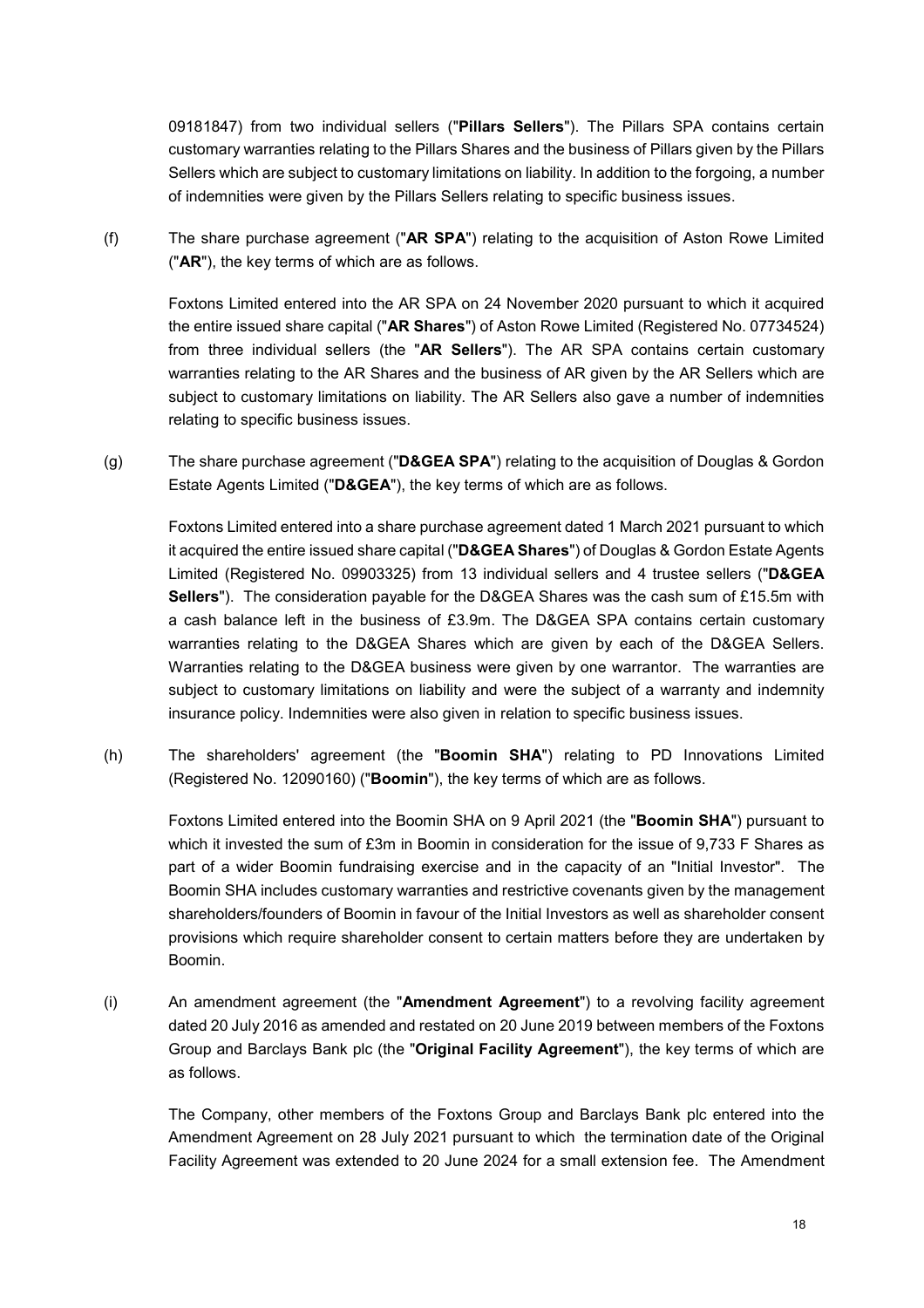Agreement also provided for certain amendments to be made to the terms of the Original Facility Agreement

(j) The share purchase agreement ("**Propoly SPA**") relating to the sale of Propoly Limited (Registered No. 01872019) ("**Propoly**"), the key terms of which are as follows:

Foxtons Limited in its capacity as a shareholder in Propoly entered into the Propoly SPA on 30 July 2021 pursuant to which all of the shares in Propoly (the "**Propoly Shares**") were sold to Luna Let Ltd (Registered No. 13484625). The Propoly SPA contains certain customary warranties and indemnities relating to the Propoly Shares and the business of Propoly given by Foxtons Limited which are subject to customary limitations on liability.

## 4. **James Evans' service contract**

James Evans became Chief Executive Officer of D&G in November 2015. His current service contract (the "**Service Contract**") is with D&G and the date of commencement of his employment is 23 November 2015. The Service Contract is terminable on 6 months' notice by either party. He is not entitled to any contractual benefit or payment on termination of his employment for loss of office. D&G will retain this contract as part of the disposal.

## 5. **James Evans' shareholdings and share options**

As at 12 January 2022 (being the latest practicable date prior to the publication of this document), James Evans and his associates held no Shares in the Company and held no options over Shares in the Company.

## 6. **Related party transactions**

There have been no related party transactions that the Company has entered into with James Evans or Lochlan during the period between 1 January 2018 and the date of this document, other than the JE Related Party Transaction.

## 7. **No significant change**

There has been no significant change in the financial position or financial performance of the Foxtons Group since 30 June 2021 (being the date to which the Company's last interim accounts were prepared).

## 8. **Consent**

Numis Securities Limited, which is authorised and regulated in the UK by the FCA, has given and not withdrawn its written consent to the inclusion herein of its name and the references to it in the form and context in which they appear.

## 9. **Documents on display**

Copies of the following documents are available (a) for inspection during normal business hours on any weekday (Saturdays, Sundays and public holidays excepted) at the registered office of the Company from the date of this document up to and including close of business on the date of the General Meeting, being 10 February 2022 and (b) at the Company's website at www.foxtonsgroup.co.uk/investors/gm: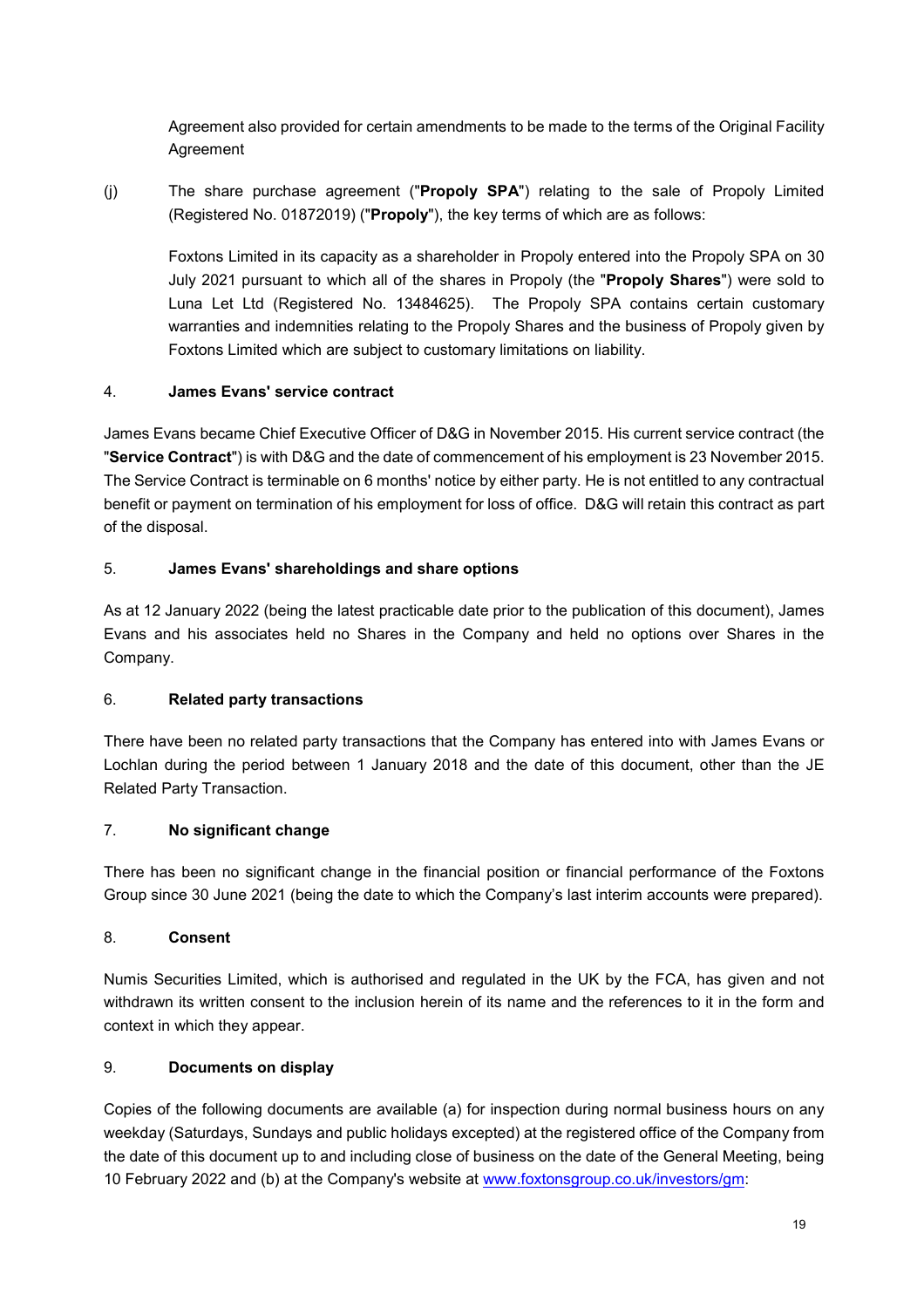- (i) the memorandum and articles of association of the Company;
- (ii) the BTA;
- (iii) the Share Purchase Agreement;
- (iv) the Form of Proxy; and
- (v) this document.

# **14 January 2022**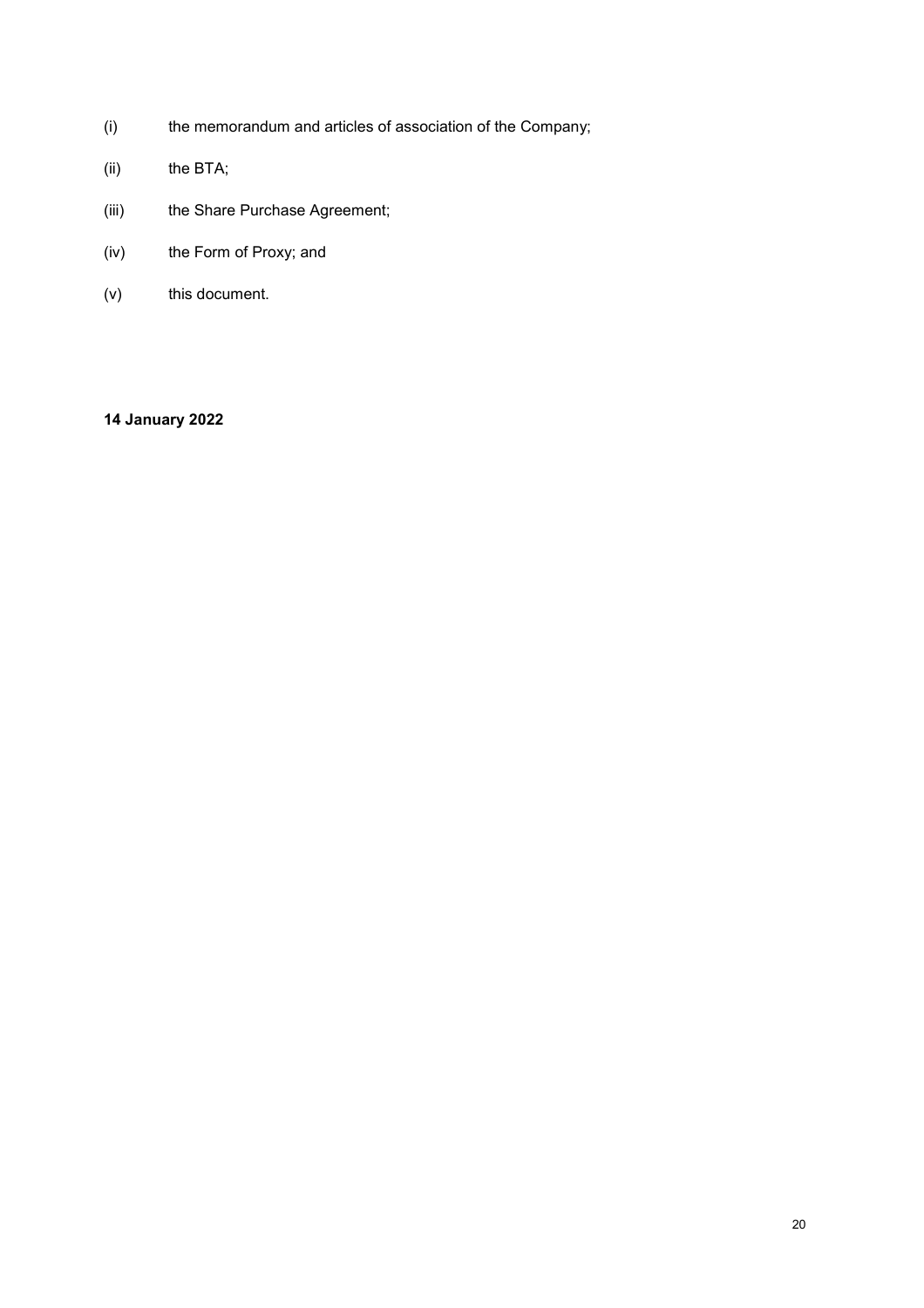#### **DEFINITIONS**

Unless the context otherwise requires, the following words and expressions have the following meanings in this document:

| "BTA"                        | the business transfer agreement between D&G, Foxtons and<br>D&GEA dated 13 January 2022 pursuant to which D&G has<br>conditionally agreed to transfer the DG Lettings Business to<br>D&GEA                                   |
|------------------------------|------------------------------------------------------------------------------------------------------------------------------------------------------------------------------------------------------------------------------|
| "Company"                    | Foxtons Group plc, a company incorporated in England and Wales<br>(registered number 07108742)                                                                                                                               |
| "CREST"                      | the relevant system (as defined in the CREST regulations) in<br>respect of which Euroclear UK & Ireland Limited is the operator in<br>accordance with which securities may be held and transferred in<br>uncertificated form |
| "D&G"                        | Douglas & Gordon Limited, a company incorporated in England<br>and Wales (registered number 04385654)                                                                                                                        |
| "D&GEA                       | Douglas & Gordon Estate Agents Limited, a<br>company<br>in England and Wales (registered<br>incorporated<br>number<br>09903325)                                                                                              |
| "D&G2"                       | Douglas & Gordon (2) Limited, a company incorporated in<br>England and Wales (registered number 01420429)                                                                                                                    |
| "D&G Group"                  | together D&GEA, D&G, D&G2 and Royston Estate Agents Limited                                                                                                                                                                  |
| "DG Lettings Business"       | has the meaning set out in Part 1 of this document                                                                                                                                                                           |
| "DG Property Infrastructure" | has the meaning set out in Part 1 of this document                                                                                                                                                                           |
| "DG Sales Business"          | has the meaning set out in Part 1 of this document                                                                                                                                                                           |
| "Directors" or "Board"       | the directors of the Company                                                                                                                                                                                                 |
| "FCA"                        | the Financial Conduct Authority or any successor entity or entities                                                                                                                                                          |
| "Foxtons"                    | Foxtons Limited, a company incorporated in England and Wales<br>(registered number 01680058)                                                                                                                                 |
| "Foxtons Group"              | the Company and its subsidiaries                                                                                                                                                                                             |
| "FSMA"                       | the Financial Services and Markets Act 2000 (as amended)                                                                                                                                                                     |
| "General Meeting"            | the general meeting of the Company to be held at 10.00 a.m. on<br>10 February 2022 at which the Resolution will be proposed                                                                                                  |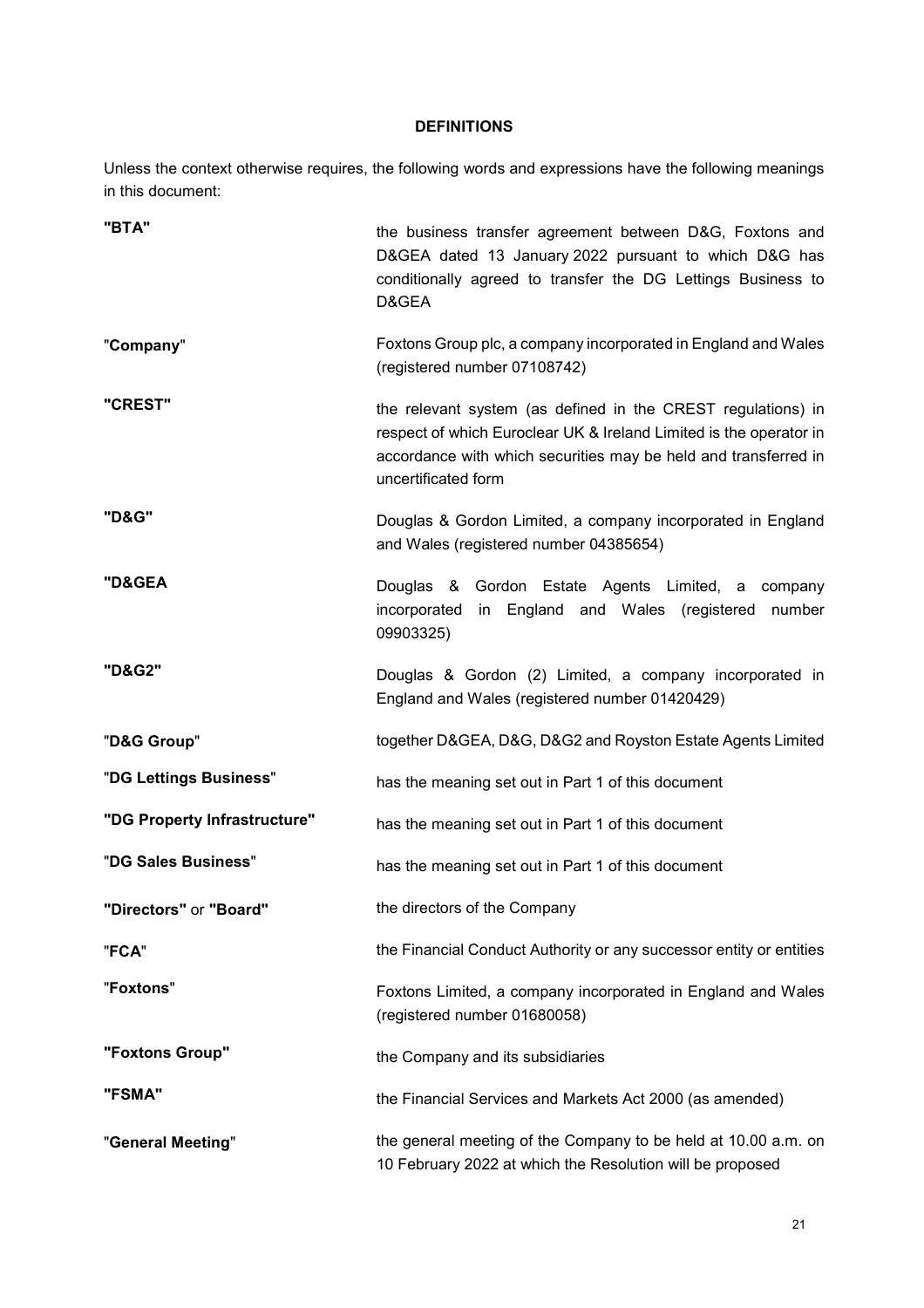| "Independent Shareholders"             | Shareholders other than James Evans and his associates                                                                                                                                                       |
|----------------------------------------|--------------------------------------------------------------------------------------------------------------------------------------------------------------------------------------------------------------|
| "JE Related Party Transaction"         | the proposed sale of the entire issued share capital of D&G and<br>D&G2 to Lochlan pursuant to the Share Purchase Agreement, as<br>discussed in this document                                                |
| "Listing Rules"                        | the listing rules made by the FCA under the Financial Services<br>and Markets Act 2000 (as amended), as amended from time to<br>time                                                                         |
| "Lochlan"                              | Lochlan Holdings Limited, a company incorporated in England and<br>Wales (registered number 13730221)                                                                                                        |
| "Numis"                                | <b>Numis Securities Limited</b>                                                                                                                                                                              |
| "Ordinary Shares" or "Shares"          | ordinary shares of 1 pence each in the capital of the Company                                                                                                                                                |
| "Registrar"                            | Link Group                                                                                                                                                                                                   |
| "Resolution"                           | the ordinary resolution to approve the Share Purchase Agreement<br>and the JE Related Party Transaction to be proposed at the<br><b>General Meeting</b>                                                      |
| "SDLT"                                 | stamp duty land tax                                                                                                                                                                                          |
| "Share Purchase Agreement" or<br>"SPA" | the sale and purchase agreement between D&GEA and Lochlan<br>dated 13 January 2022 pursuant to which D&GEA has<br>conditionally agreed to sell the entire issued share capital of D&G<br>and D&G2 to Lochlan |
| "Shareholders"                         | holders of Shares                                                                                                                                                                                            |
| "Transaction"                          | together the transactions contemplated by the BTA and the Share<br><b>Purchase Agreement</b>                                                                                                                 |
| "TUPE"                                 | the Transfer of Undertakings (Protection of Employment)<br>Regulations 2006, and any predecessor regulations including the<br>Transfer of Undertakings (Protection of Employment) Regulations<br>1981        |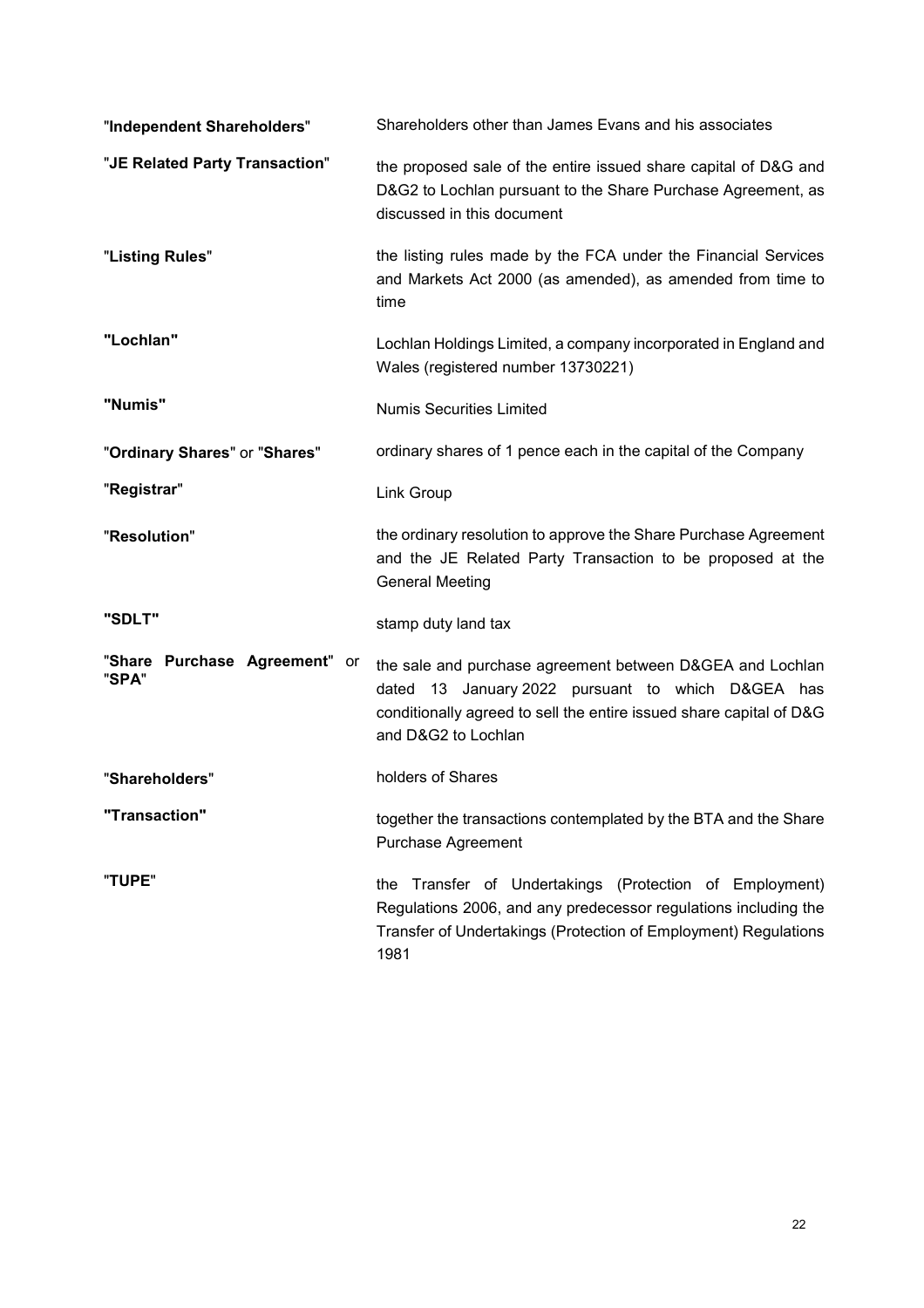# **FOXTONS GROUP PLC**

*(Incorporated in England and Wales with registered number 07108742)*

#### **NOTICE OF GENERAL MEETING**

**NOTICE IS HEREBY GIVEN** that a general meeting of Foxtons Group plc (the "**Company**") will be held at 10.00 a.m. on 10 February 2022 at the Company's offices at Building One, Chiswick Park, 566 Chiswick High Road, London W4 5BE for the purpose of considering and, if thought fit, passing the following resolution which will be proposed as an ordinary resolution.

#### **ORDINARY RESOLUTION**

THAT the proposed related party transaction between Douglas & Gordon Estate Agents Limited and Lochlan Holdings Limited, an associate of James Evans, pursuant to and on the terms and conditions contained in the share purchase agreement (the "Share Purchase Agreement") as more particularly described in the circular to the shareholders of Foxtons Group plc (the "Company") dated 14 January 2022 of which notice of this resolution forms part (the "JE Related Party Transaction"), be and is hereby approved and the directors of the Company (or a duly authorised committee thereof) are authorised to do or procure to be done all such acts and things on behalf of the Company and any of its subsidiaries as they consider necessary or expedient for the purpose of giving effect to the Share Purchase Agreement, the JE Related Party Transaction and this resolution and to carry the same into effect with such immaterial modifications, variations, revisions, waivers or amendments as such directors (or any duly authorised committee thereof) may in their absolute discretion think fit.

**By order of the Board Christopher Hough**  Company Secretary

#### **Registered office**

Building One, Chiswick Park, 566 Chiswick High Road, London W4 5BE

Dated: 14 January 2022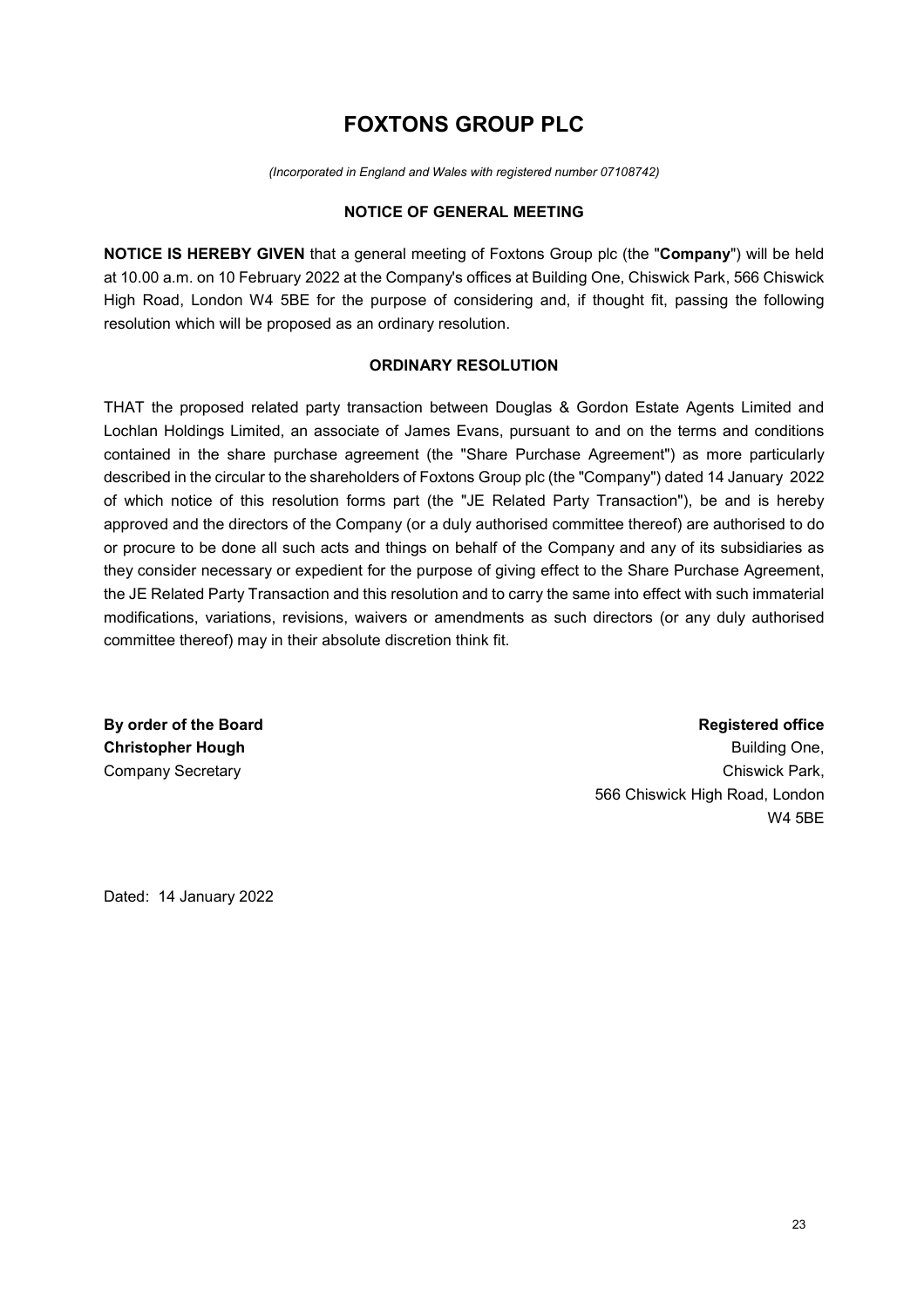# **Notes**

## **1. Attending the General Meeting in person**

If you wish to attend the General Meeting in person, you should arrive at the venue for the General Meeting in good time to allow your attendance to be registered. It is advisable to have some form of identification with you as you may be asked to provide evidence of your identity prior to being admitted to the General Meeting.

# **2. Appointment of proxies**

Members are entitled to appoint one or more proxies to exercise all or any of their rights to attend, speak and vote at the General Meeting. A proxy need not be a member of the Company but must attend the General Meeting to represent a member. To be validly appointed, a proxy must be appointed using the procedures set out in these notes.

If members wish their proxy to speak on their behalf at the meeting, members will need to appoint their own choice of proxy (not the chairman of the General Meeting) and give their instructions directly to them.

Members can only appoint more than one proxy where each proxy is appointed to exercise rights attached to different shares. Members cannot appoint more than one proxy to exercise the rights attached to the same share(s). If a member wishes to appoint more than one proxy, they should log on to www.foxtonsshares.co.uk or contact the Registrar by telephone on 0371 664 0300. Calls are charged at the standard geographic rate and will vary by provider. Calls outside the United Kingdom will be charged at the applicable international rate. Lines are open between 9.00 am – 5.30 pm, Monday to Friday, excluding public holidays in England and Wales. During this challenging time, extra pressure is being put on telephone services and it may take longer to get through than normal.

A member may instruct their proxy to abstain from voting on the resolution to be considered at the General Meeting by marking the 'Vote Withheld' option when appointing their proxy. It should be noted that a vote withheld is not a vote in law and will not be counted in the calculation of the proportion of votes 'For' or 'Against' the resolution.

The appointment of a proxy will not prevent a member from attending the General Meeting and voting in person if they wish.

A person who is not a member of the Company but who has been nominated by a member to enjoy information rights does not have a right to appoint any proxies under the procedures set out in these notes and should read note 11 below.

## **3. Appointment of a proxy online**

You may submit your proxy electronically using the share portal service at www.foxtonsshares.co.uk. Shareholders can use this service to vote or appoint a proxy online. The same voting deadline of 48 hours (excluding non-working days) before the time of the meeting applies. Shareholders will need to use the unique personal identification Investor Code printed on your share certificate. If you need help with voting online, please contact our registrar, Link Group's portal team on 0371 664 0391. Calls are charged at the standard geographic rate and will vary by provider. Calls outside the United Kingdom will be charged at the applicable international rate. Lines are open between 09:00am – 17:30pm, Monday to Friday excluding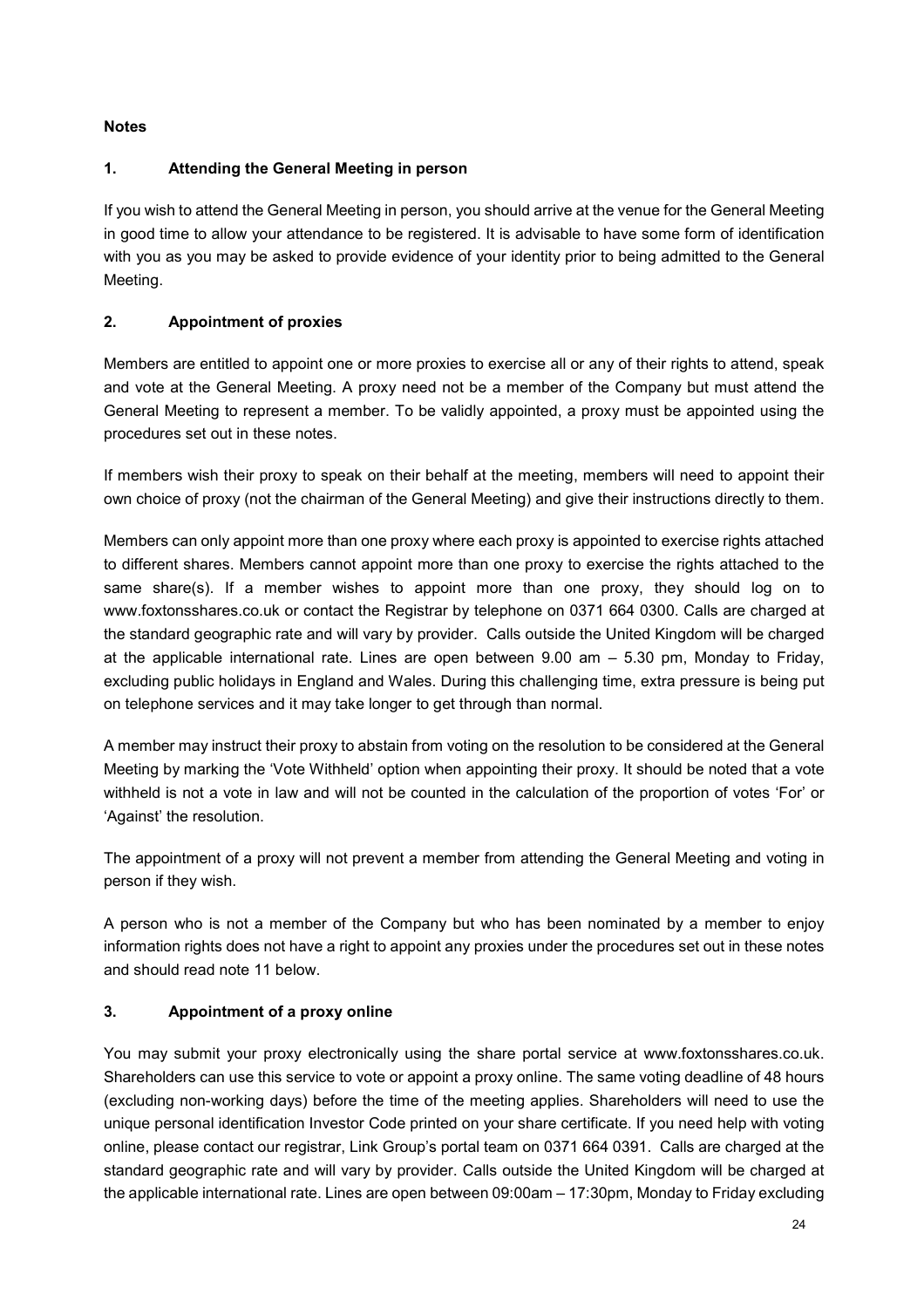public holidays in England and Wales. Alternatively, please email the portal team at enquiries@linkgroup.co.uk

## **4. Appointment of a proxy using a hard copy proxy form**

A hard copy form of proxy has not been sent to you but you can request one directly from our registrar, Link Group's general helpline team on: 0371 664 0300. Calls are charged at the standard geographic rate and will vary by provider. Calls outside the United Kingdom will be charged at the applicable international rate. Lines are open between 09:00 – 17:30, Monday to Friday excluding public holidays in England and Wales. Alternatively, the team can be contacted via email at enquiries@linkgroup.co.uk or postal address at Link Group, PXS1, 10th Floor, Central Square, 29 Wellington St, Leeds LS1 4DL. In the case of a member which is a company, the proxy form must be executed under its common seal or signed on its behalf by an officer of the company or an attorney for the company. Any power of attorney or any other authority under which the proxy form is signed (or a duly certified copy of such power or authority) must be included with the proxy form. For the purposes of determining the time for delivery of proxies, no account has been taken of any part of a day that is not a working day.

# **5. Appointment of a proxy through CREST**

CREST members who wish to appoint a proxy or proxies through the CREST electronic proxy appointment service may do so by using the procedures described in the CREST manual and by logging on to the following website: www.euroclear.com/CREST. CREST personal members or other CREST sponsored members, and those CREST members who have appointed (a) voting service provider(s), should refer to their CREST sponsor or voting service provider(s) who will be able to take the appropriate action on their behalf.

In order for a proxy appointment or instruction made using the CREST service to be valid, the appropriate CREST message (a "CREST Proxy Instruction") must be properly authenticated in accordance with Euroclear UK & Ireland Limited's specifications and must contain the information required for such instruction, as described in the CREST manual. The message, regardless of whether it constitutes the appointment of a proxy or is an amendment to the instruction given to a previously appointed proxy, must, in order to be valid, be transmitted so as to be received by the Registrar (ID RA10) no later than 48 hours (excluding non-working days) before the time of the General Meeting or any adjournment of that meeting. For this purpose, the time of receipt will be taken to be the time (as determined by the timestamp applied to the message by the CREST Application Host) from which the Registrar is able to retrieve the message by enquiry to CREST in the manner prescribed by CREST. After this time, any change of instructions to proxies appointed through CREST should be communicated to the appointee through other means.

CREST members and, where applicable, their CREST sponsors or voting service provider(s) should note that Euroclear UK & Ireland Limited does not make available special procedures in CREST for any particular message. Normal system timings and limitations will therefore apply in relation to the input of CREST Proxy Instructions.

It is the responsibility of the CREST member concerned to take (or, if the CREST member is a CREST personal member, or sponsored member, or has appointed (a) voting service provider(s), to procure that their CREST sponsor or voting service provider(s) take(s)) such action as shall be necessary to ensure that a message is transmitted by means of the CREST system by any particular time. In this connection, CREST members and, where applicable, their CREST sponsors or voting system providers are referred,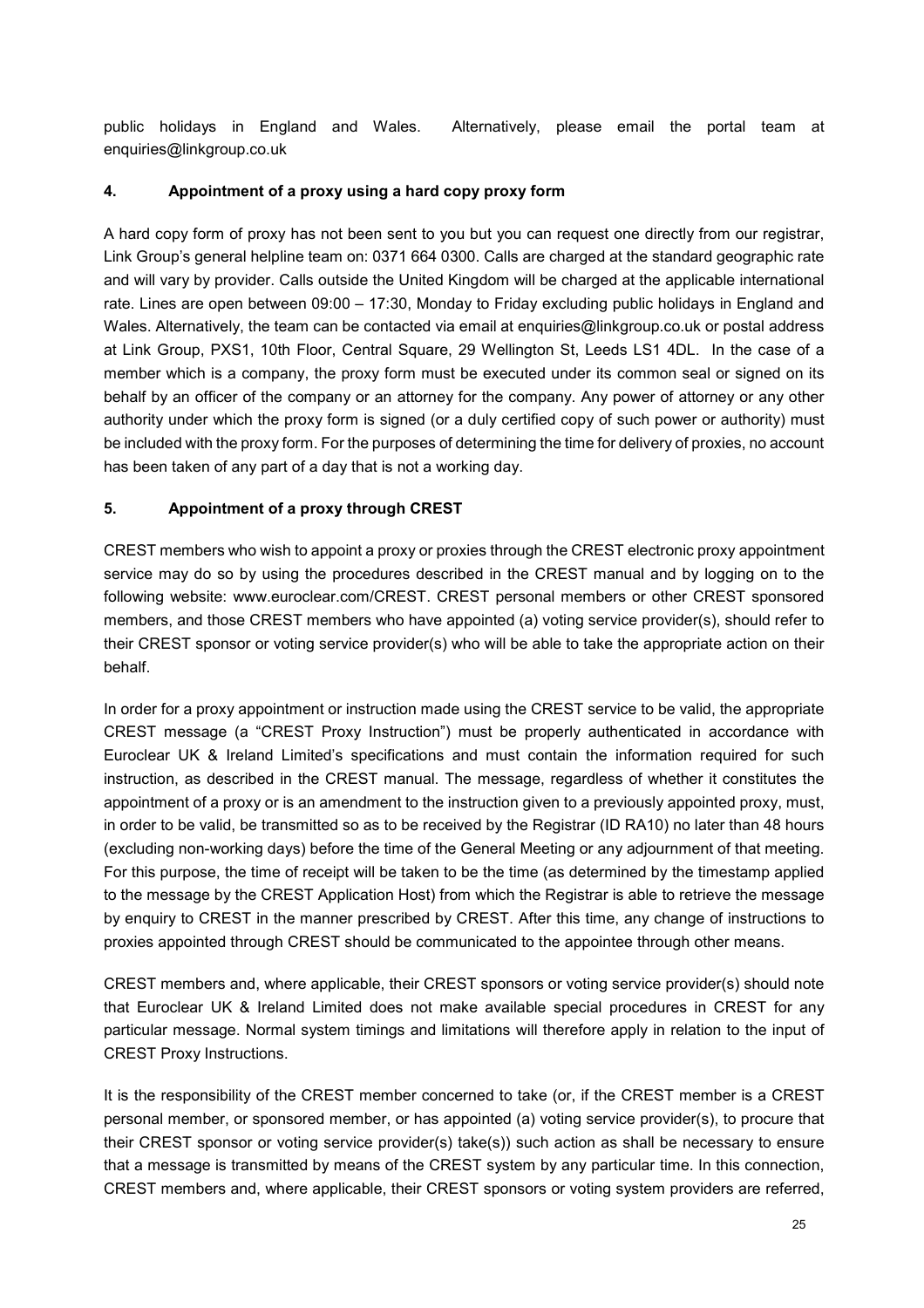in particular, to those sections of the CREST manual concerning practical limitations of the CREST system and timings.

The Company may treat as invalid a CREST Proxy Instruction in the circumstances set out in Regulation 35(5)(a) of the Uncertificated Securities Regulations 2001 (as amended).

## **6. Appointment of a proxy through Proxymity**

If you are an institutional investor, you may be able to appoint a proxy electronically via the Proxymity platform. For further information regarding Proxymity, please go to www.proxymity.io. Your proxy must be lodged no later than 48 hours (excluding non-working days) before the time of the General Meeting or any adjournment of that meeting in order to be considered valid. Before you can appoint a proxy via this process you will need to have agreed to Proxymity's associated terms and conditions. It is important that you read these carefully as you will be bound by them and they will govern the electronic appointment of your proxy.

# **7. Appointment of proxy by joint holders**

In the case of joint holders, where more than one of the joint holders purports to appoint one or more proxies, only the purported appointment submitted by the most senior holder will be accepted. Seniority shall be determined by the order in which the names of the joint holders stand in the Company's register of members in respect of the joint holding.

## **8. Corporate representatives**

Any corporation which is a member can appoint one or more corporate representatives. Members can only appoint more than one corporate representative where each corporate representative is appointed to exercise rights attached to different shares. Members cannot appoint more than one corporate representative to exercise the rights attached to the same share(s).

## **9. Entitlement to vote**

To be entitled to attend and vote at the General Meeting (and for the purpose of determining the votes they may cast), members must be registered in the Company's register of members at close of business on 8 February 2022 (or, if the General Meeting is adjourned, at close of business on the day two days (excluding non-working days) prior to the adjourned meeting). Changes to the register of members after the relevant deadline will be disregarded in determining the rights of any person to vote at the General Meeting.

## **10. Vote to be taken by a poll**

At the General Meeting, the vote on the resolution will be taken by a poll rather than on a show of hands. It is intended that the results of the poll vote will be announced to the London Stock Exchange and published on the Company's website by 6.00 pm on 10 February 2022.

## **11. Nominated persons**

Any person to whom this notice is sent who is a person nominated under section 146 of the Companies Act 2006 (the "Act") to enjoy information rights (a "Nominated Person") may, under an agreement between them and the member by whom they were nominated, have a right to be appointed (or to have someone